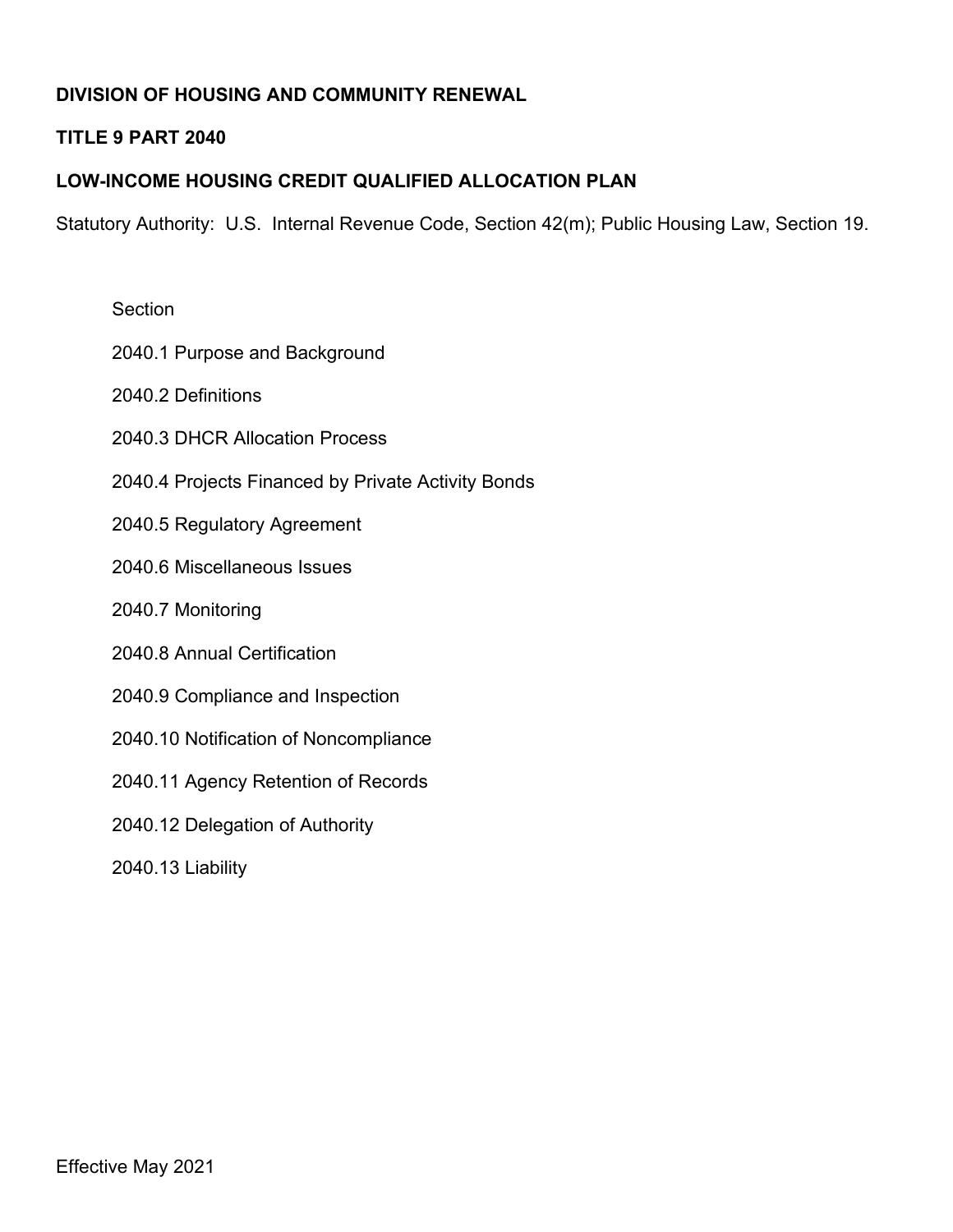Section 2040.1 Purpose and background.

The Tax Reform Act of 1986, as amended, (the "act") establishes a Federal tax credit ("lowincome housing credit", "LIHTC" or "credit") administered by state housing agencies for owners of housing for persons of low income. The act authorizes the governor of each state to allocate the lowincome housing credit ceiling among governmental units and other issuing authorities in the state. The act requires that the allocation of credit to owners of low-income housing be coordinated by a single state housing credit agency. The act further requires each agency allocating credits to adopt a qualified allocation plan (the "plan" or the "QAP") which sets forth the criteria and preferences by which credit will be allocated to projects. By Executive Order, the New York State Division of Housing and Community Renewal has been designated as the State Housing Credit Agency to allocate the credit in a manner which maximizes the public benefit by addressing the State's need for low-income housing and community revitalization incentives. In order to provide for the effective coordination of the State's low-income housing credit program with section 42 of the United States Internal Revenue Code (the "Code"), this plan shall be construed and administered in a manner consistent with the code and regulations promulgated thereunder.

Section 2040.2 Definitions.

As used in this Part, any term defined in the code shall have the same meaning herein unless a different meaning is provided herein.

(a) Adjusted project cost shall mean the proportional amount of approved project costs attributable to the LIHTC regulated portion of the project.

(b) Code shall mean the Internal Revenue Code of 1986, as amended, and the Treasury Regulations, Revenue Rulings and Procedures and other publications of the IRS with binding authority applicable thereunder.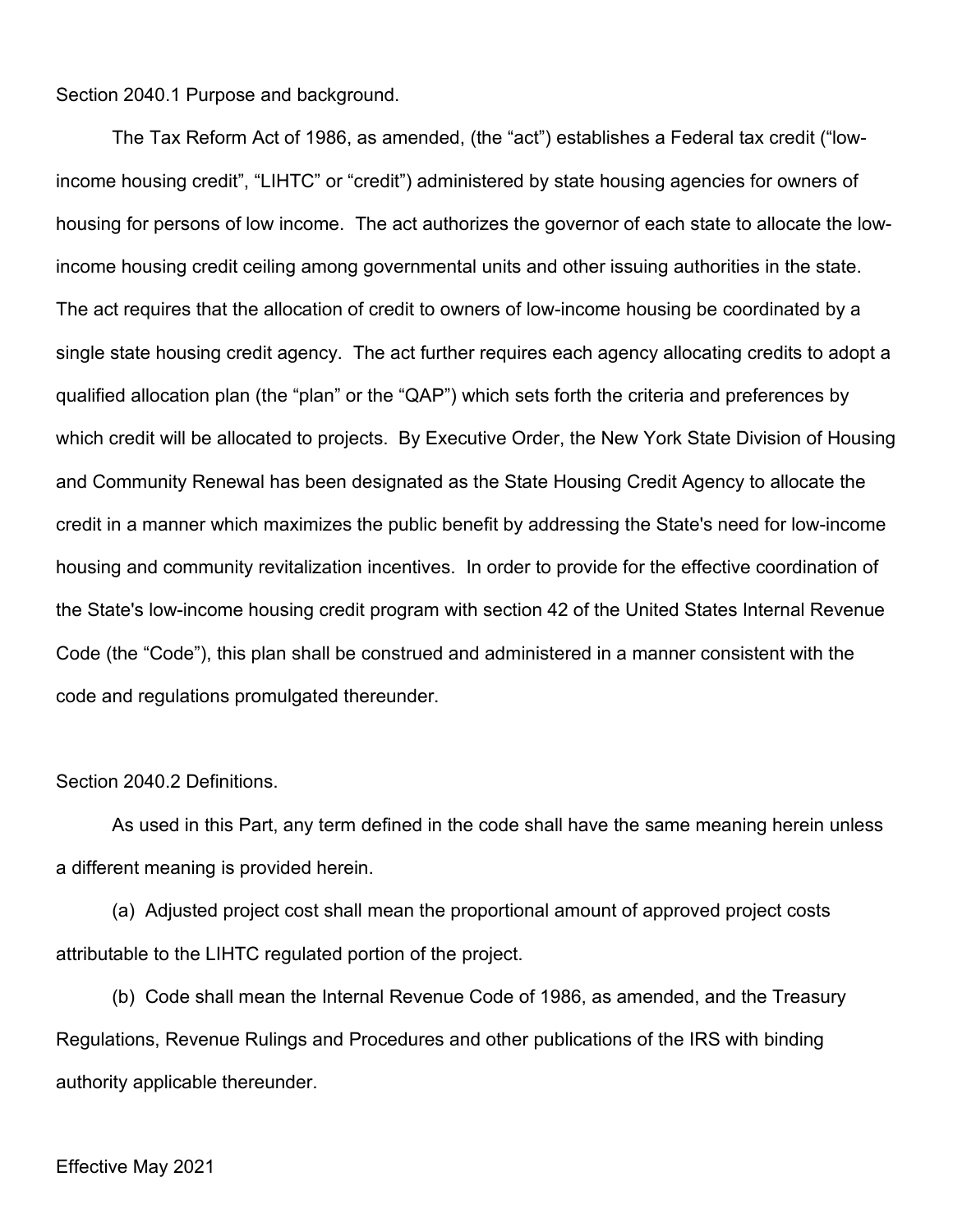(c) Commissioner shall mean the Commissioner of the Division of Housing and Community Renewal of the State of New York.

(d) Cost certification shall mean an audited report by an independent third party Certified Public Accountant, with content and opinion in form and substance satisfactory to the Division, disclosing any amounts paid for syndication fees or other fees or payments paid in connection with tax credits or other sources of financing, verifying all project costs, the tax credit eligible costs incurred and any other cost data required by the Division for a project as support for the amount of the project's allocation of low-income housing credit or as support for the project's eligibility for an IRS Form 8609 allocation.

(e) Cost completion guarantee shall mean a commitment by the developer to provide additional equity or a noninterest bearing loan in an amount sufficient to pay for any increases in project cost which arise subsequent to the applicant's request for a carryover allocation.

(f) Cost of real estate operations shall mean the maintenance and operating cost of the project, required reserves, and debt service. The cost of social services provided to tenants shall not be included as a cost of real estate operations.

(g) Division, DHCR or agency shall mean the Division of Housing and Community Renewal.

(h) Feasibility shall mean that the proposed project can be financed, completed and operated in compliance with LIHTC regulatory requirements based upon, but not limited to, the reasonableness of development cost, the plan of financing, constructability of the proposed project, rents to be charged, the income and expenses of the project and the market for the units.

(i) High acquisition cost project shall mean a preservation project in which acquisition cost is 25 percent or more of total development cost. Notwithstanding any other provision of this Part, the amount of the developer's fee for a high acquisition cost project shall be based upon the Division's assessment of risk assumed by the project owner, considering factors including, but not limited to,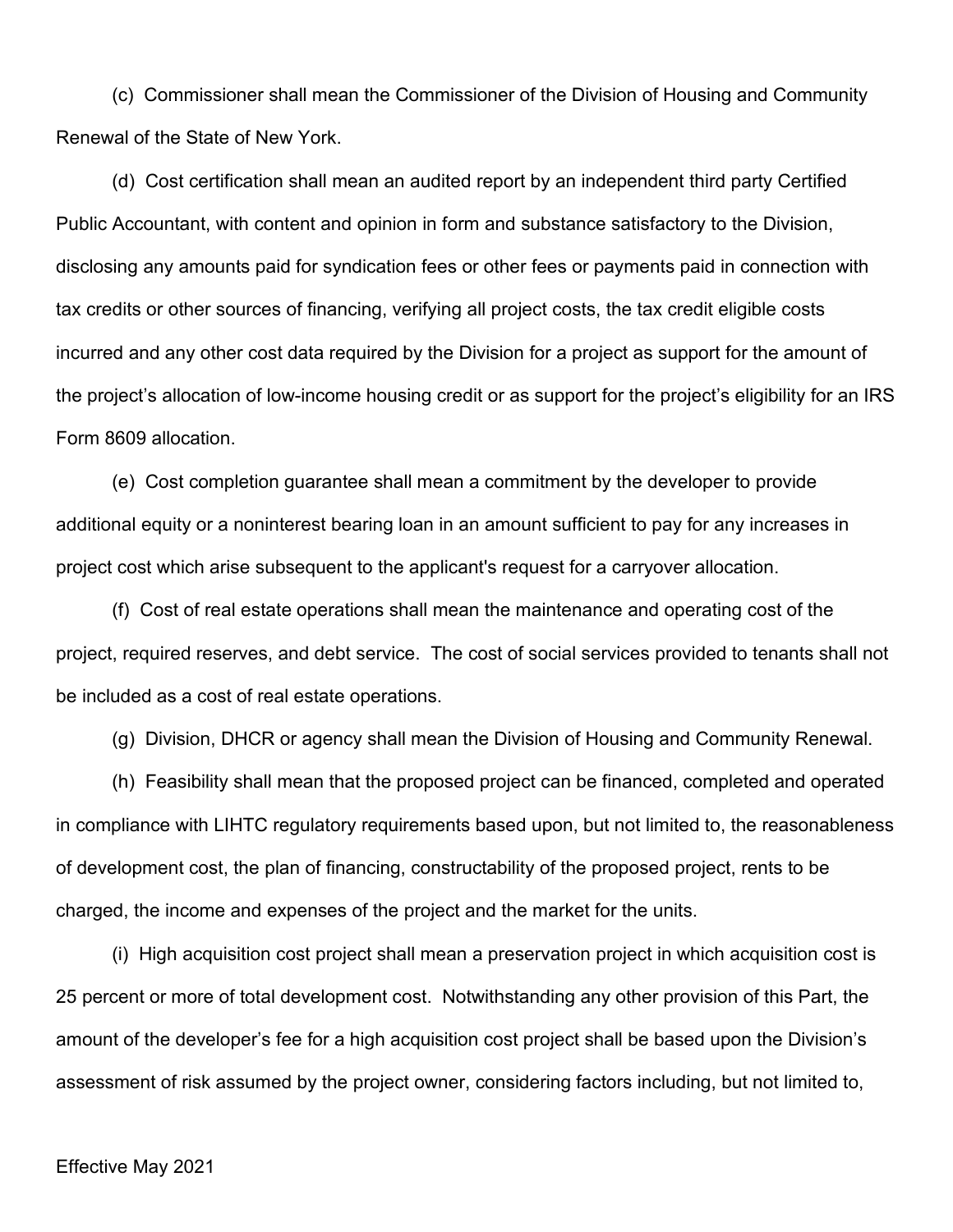rent subsidies or other project operating support, location, financing sources, occupancy level, project type, and identity of interest.

(j) Historic building shall mean a structure that meets one of the following criteria:

 (1) it is listed on the New York State or National Register of Historic Places, either individually or as a contributing building to a historic district; or

 (2) it has been issued a Determination of Eligibility by the Keeper of the National Register of Historic Places; or

 (3) it has been identified as a contributing building to a Local Historic District that has been certified by the Keeper of the National Register of Historic Places as substantially meeting the National Register Criteria for Evaluation; or

 (4) it has been issued a State Historic Preservation Officer opinion or certification that the building is eligible to be listed on the National Register of Historic Places, either individually or as a contributing building to a historic district.

(k) Housing opportunity projects shall mean family projects in an area of opportunity linked to schools that meet or exceed minimum performance standards and that meet or exceed other measures of opportunity, including, but not limited to, the rate of poverty, as may be set forth in a request for proposals.

(l) HTFC shall mean the Housing Trust Fund Corporation, a public benefit corporation created and existing as a subsidiary of the New York State Housing Finance Agency pursuant to section 45-a of the New York Private Housing Finance Law.

(m) Identity of interest shall mean any financial, familial or business ownership relationship between any of the parties to the transactions involving the acquisition, syndication, financing, development, construction and/or operation of the project. This includes, but is not limited to, existence of a reimbursement arrangement or exchange of funds; common financial interests;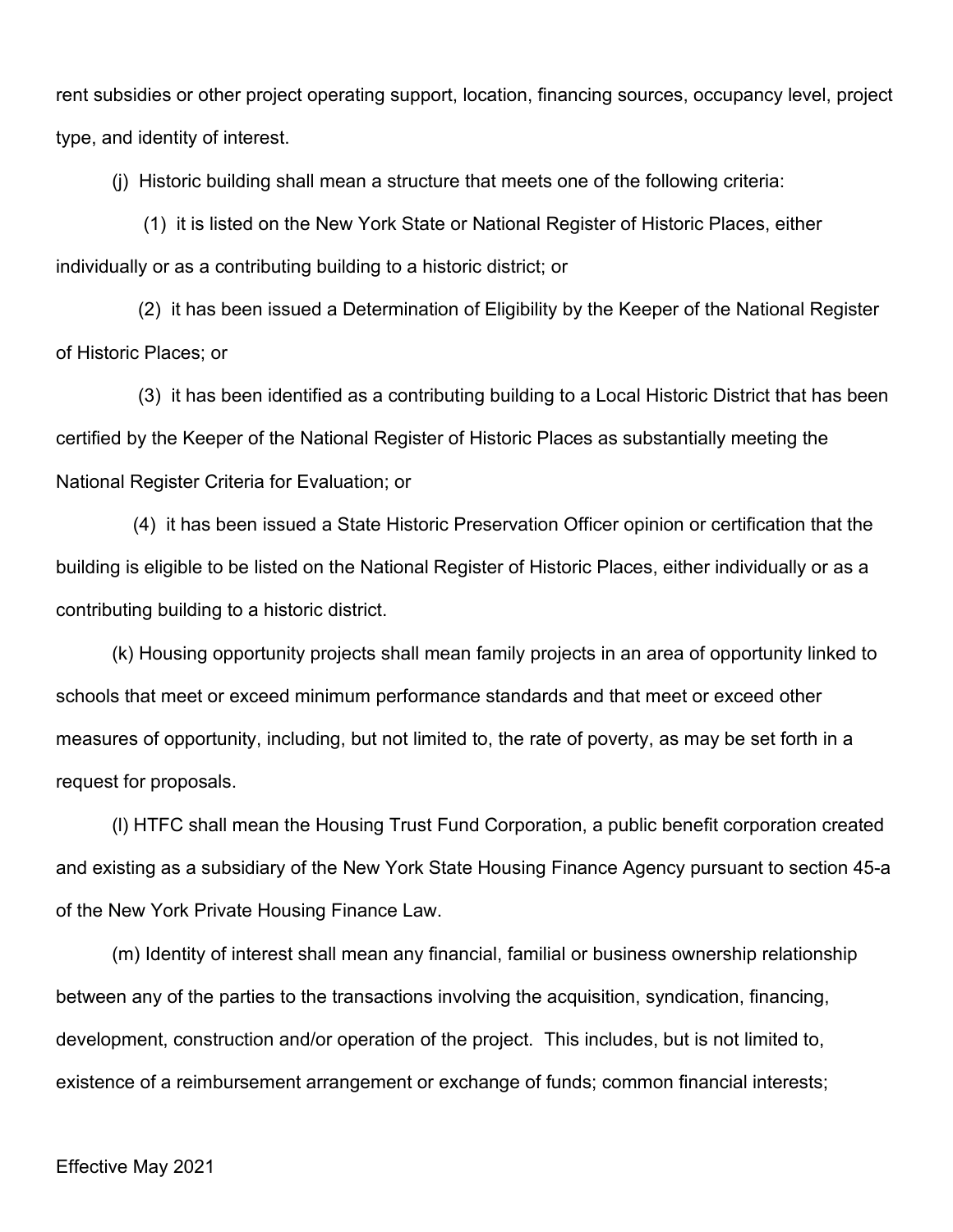common officers, directors or stockholders; or family relationships between officers, directors, or stockholders.

(n) Local non-profit organization shall mean a tax-exempt organization under section 501(c)(3) or (c)(4) of the code which provides housing-related services in the primary market area or county in which a proposed LIHTC-assisted project is to be located.

(o) Net syndication proceeds shall mean the net present value of all capital contributions by investors in the project determined as of the placed-in-service date less any bridge loan interest and syndication expenses. The net present value shall be determined by applying a discount factor, derived from the current 10-year U.S. Treasury Bill rates, against the project proceeds installment schedule.

(p) Operating deficit guarantee shall mean a provision in the project owner's organizational documents providing a commitment to pay any operating deficits incurred during the first 36 months after the project is placed in service. The amount of such guarantee shall not be less than one-fifth of the developer's fee approved by the Division.

(q) Persons with special needs shall mean: persons living with HIV/AIDS; persons with a substance use disorder; persons with serious mental illness; homeless persons and families; persons with physical disabilities; persons who are survivors of domestic violence; persons with intellectual/developmental disabilities; frail elderly persons; or any other population so designated by the Division.

(r) Preservation project shall mean a project in which a currently government regulated residential rental property is rehabilitated to extend its useful life to serve as affordable housing and the project averts the loss of affordable housing currently serving the housing needs of a population whose housing need would justify the replacement of the housing if it ceased to be available to that population. The scope of the rehabilitation must be sufficient for the project to function in good repair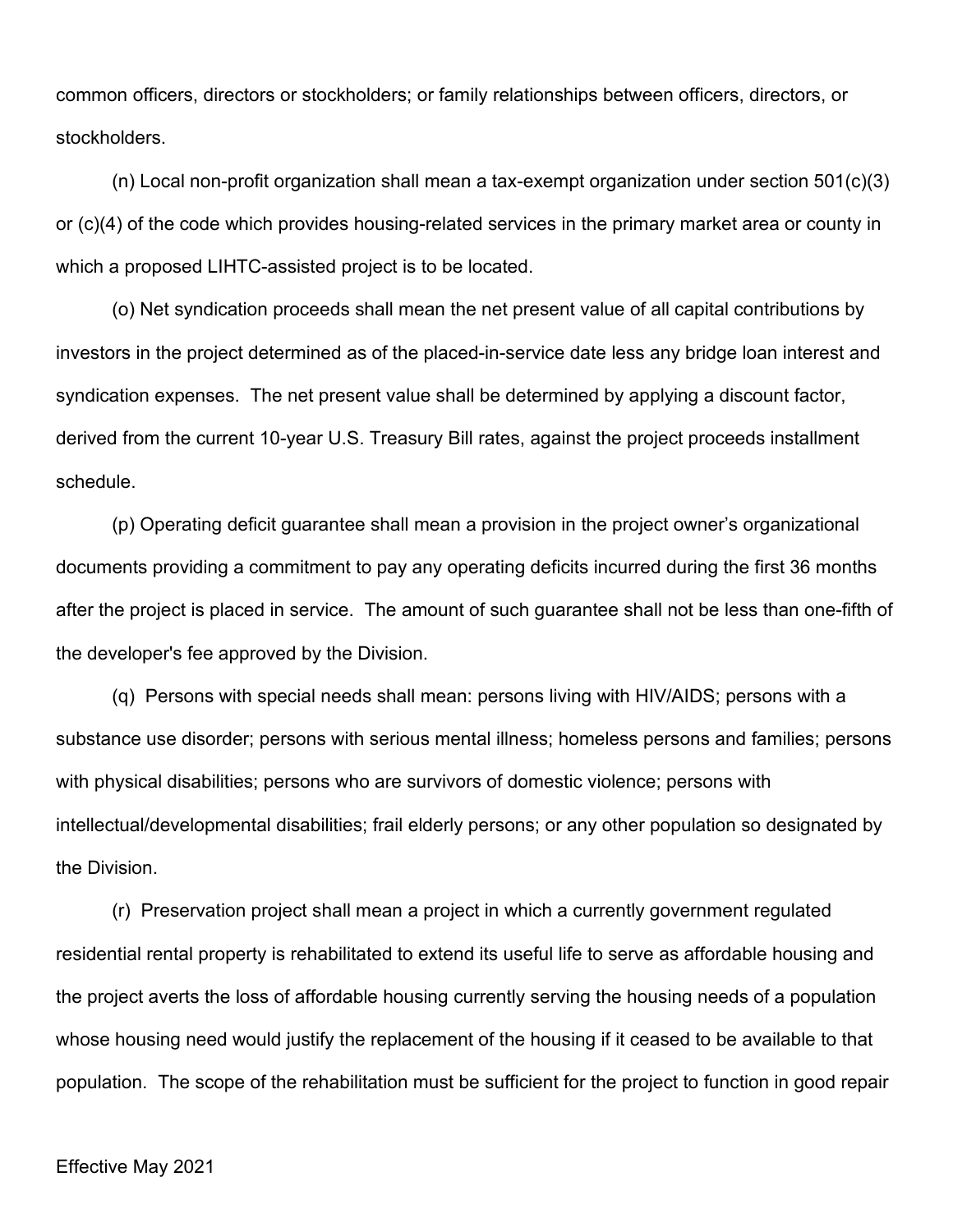as affordable housing for a period equal to at least 30 years from the date of issuance of the final credit allocation.

(s) Primary market area shall mean the geographic area from which a project is expected to draw the majority of its residents.

(t) State designated building shall mean a building receiving LIHTC that is determined to advance the State's affordable housing goals and policies which may include, but are not limited to, housing opportunity projects, and other projects, which may be designated in a request for proposals, and that are designated by the Division as requiring an increase in credits up to an amount determined by the Division to ensure financial feasibility as if the building were located in a difficult development area.

(u) Supportable debt shall mean debt which can be paid by the operating income available after payment of allowable expenses. The amount is determined by examining the residential operating budget (i.e., rents, operating expenses, debt service and cash flow) of the project.

(v) Supportive housing shall mean projects which give preference in tenant selection to persons with special needs for at least 30 percent or such percentage of the LIHTC-assisted units as set forth in a request for proposals. To be considered supportive housing:

 (1) The applicant must document the need for housing for the targeted population within the primary market area;

 (2) The applicant must ensure the delivery of appropriate services, for which a documented need exists, to the targeted population as evidenced in a comprehensive service plan and an agreement in writing with an experienced service provider;

 (3) The applicant must include a transportation plan to ensure access to necessary services;

 (4) The applicant must have funding in place or identify a viable plan for the funding of appropriate services;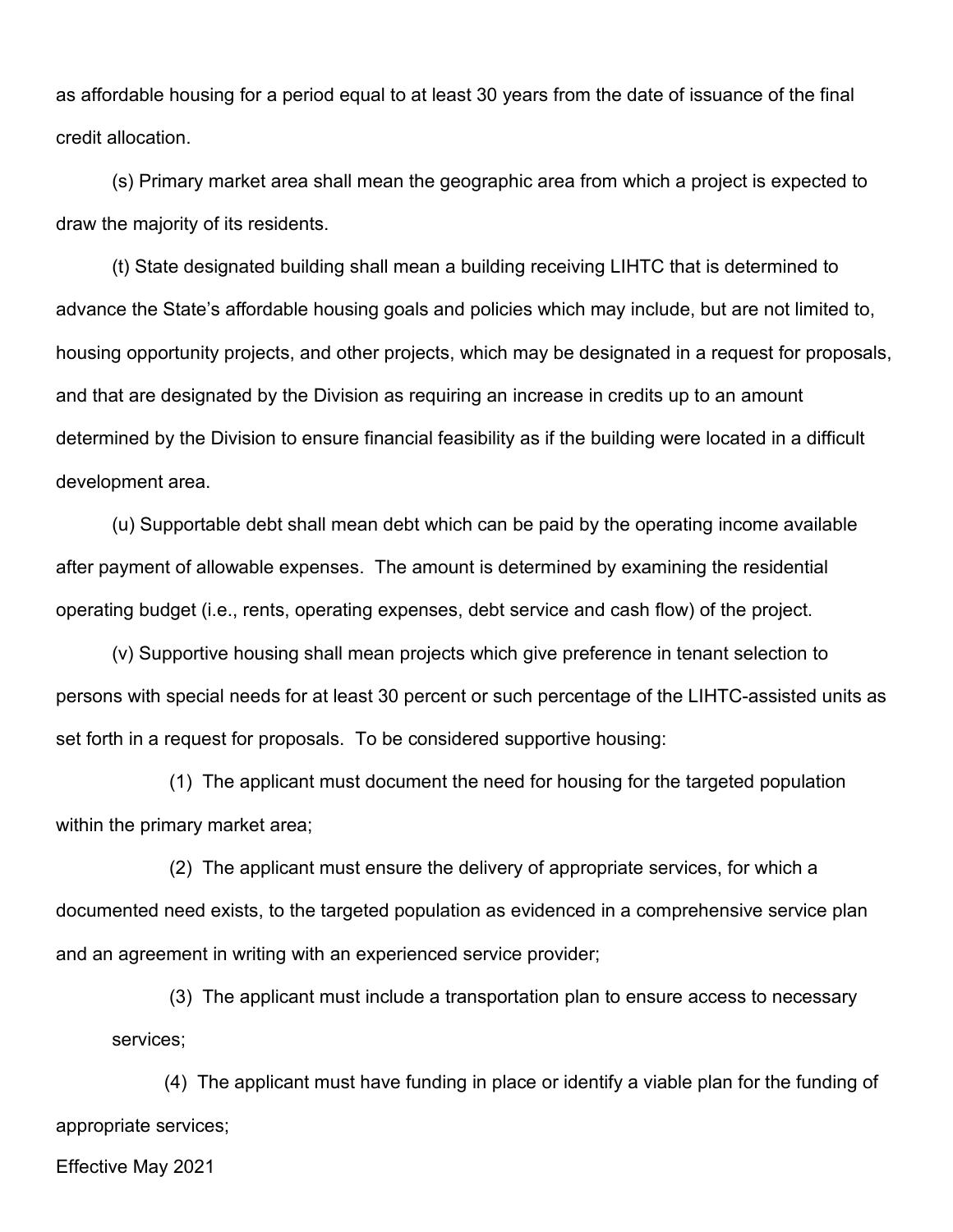(5) The applicant must include provision for an ongoing rental subsidy or other form of subsidy which will be available to ensure that rents paid by the targeted population remain affordable;

 (6) The applicant must have a firm commitment for capital financing, which may include long term debt service financing, from a governmental agency serving the proposed target population;

 (7) The applicant must identify, and have a written agreement with, a public agency or experienced service provider that will include a description of the referral procedure they will use to refer eligible persons and families for the targeted units; and,

 (8) The project must provide an integrated setting that enables individuals with disabilities to live independently and without restrictive rules that limit their activities or impede their ability to interact with individuals without disabilities.

(w) Visitability shall mean that a residential unit includes the provision of at least one means of entry on an accessible route (no-step entrance), a 36 inch or greater clear circulation path through the first floor of the unit, including all interior doorways, and at least a half-bath on the first floor of the unit with a 30 inch by 48 inch clear floor area to accommodate a person in a wheelchair and allow that person to close the door. Notwithstanding the foregoing, a dwelling unit that contains all necessary components and clearances required by the applicable building code for an accessible dwelling unit on an accessible route shall be considered to meet the visitability circulation requirement.

Section 2040.3 DHCR allocation process.

(a) Funding rounds. The Division will publish at least annually in the State Register a notice of credit availability which informs applicants of submission dates and deadlines for future funding rounds.

Effective May 2021 (b) Documentation. Applicants requesting an allocation of credit must submit an application in a form approved by DHCR. The Division may request any and all information it deems necessary for project evaluation. If any submission or documentation is insufficient to complete any evaluation of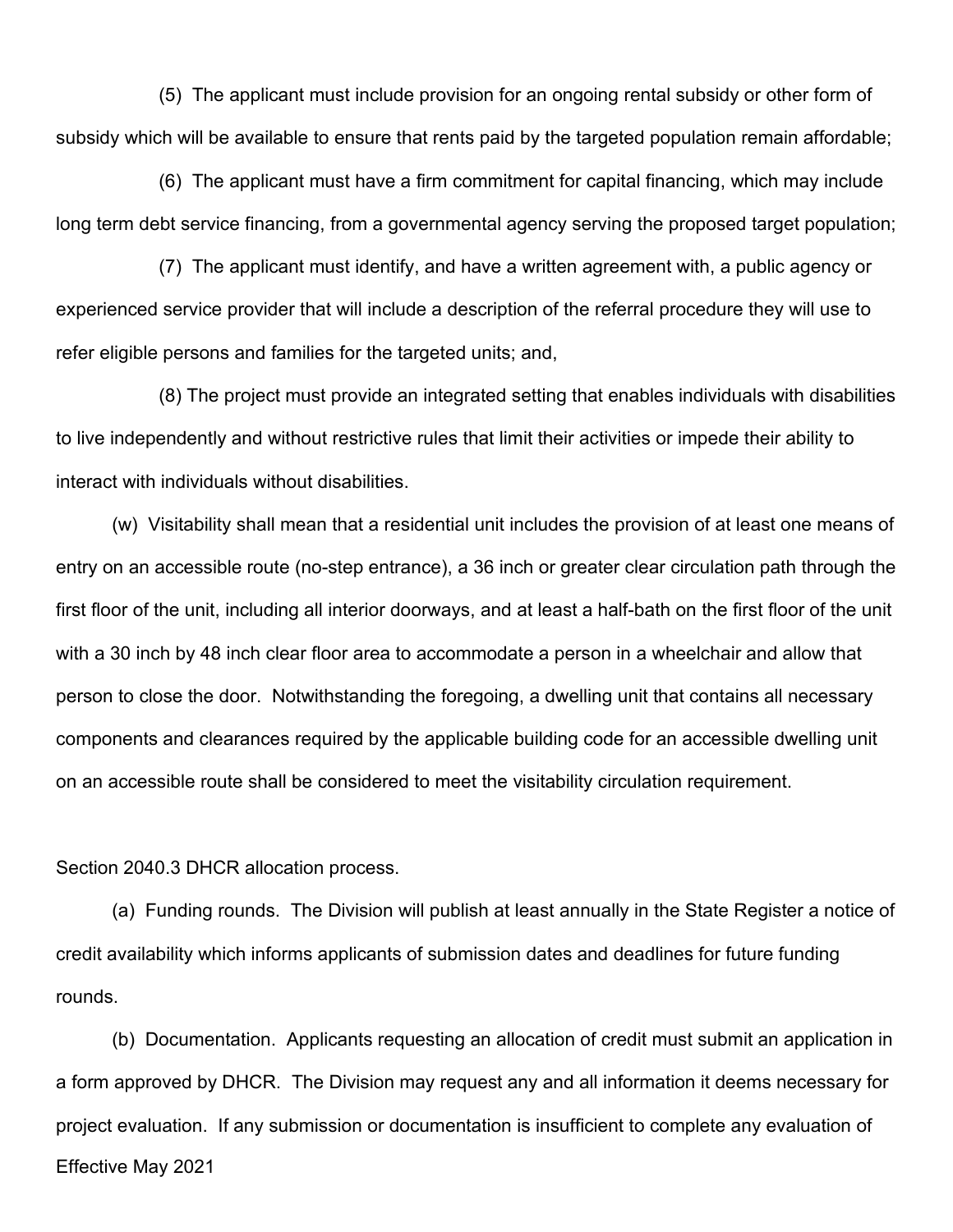the proposed project, processing will be terminated. DHCR will not request or accept updated information related to incomplete or insufficient exhibits or attachments used primarily for rating an application.

(c) Processing fees. The Division shall charge an application fee of \$3000, due at the time of application. The Division shall charge a fee of \$1000 if a binding agreement is requested. A credit allocation fee of eight percent of the first year credit allocation amount is due at the time of request for the issuance of carryover allocation. Non-profit applicants (or their wholly-owned subsidiaries) which will be the sole general partner or partners of the partnership/project owner or sole managing member or members of the limited liability company/project owner may request and be approved to defer payment of processing fees until the time of carryover allocation.

(d) Credit allocation process. Only applications submitted by a published deadline will be evaluated for an allocation. Applications will be reviewed for completeness, eligibility, scoring, project feasibility, site suitability and consistency with the Division's underwriting standards, and whether a proposed project advances the State's housing goals and objectives, including any goals set forth by the Regional Economic Development Council strategic plan applicable to the area in which the project is located. The Division expects to notify applicants within 150 days from the application deadline on allocation decisions. The process the Division employs for allocating credit entails the following:

Effective May 2021 (1) Credit reservation or binding agreement. The Division will determine, in its sole discretion, whether to provide the applicant with a credit reservation or binding agreement based upon the readiness of the project and the availability of credit. (i) Credit reservations will contain deadlines for: closing on construction financing in an amount sufficient to complete the project; attainment of commitments for permanent financing in an amount sufficient to complete the project; construction start; the project owner to incur more than 10 percent of the reasonably expected basis in the project; and submission of documents necessary for the issuance of an allocation of credit. (ii) Applicants, after meeting the conditions of the credit reservation, may request a binding agreement if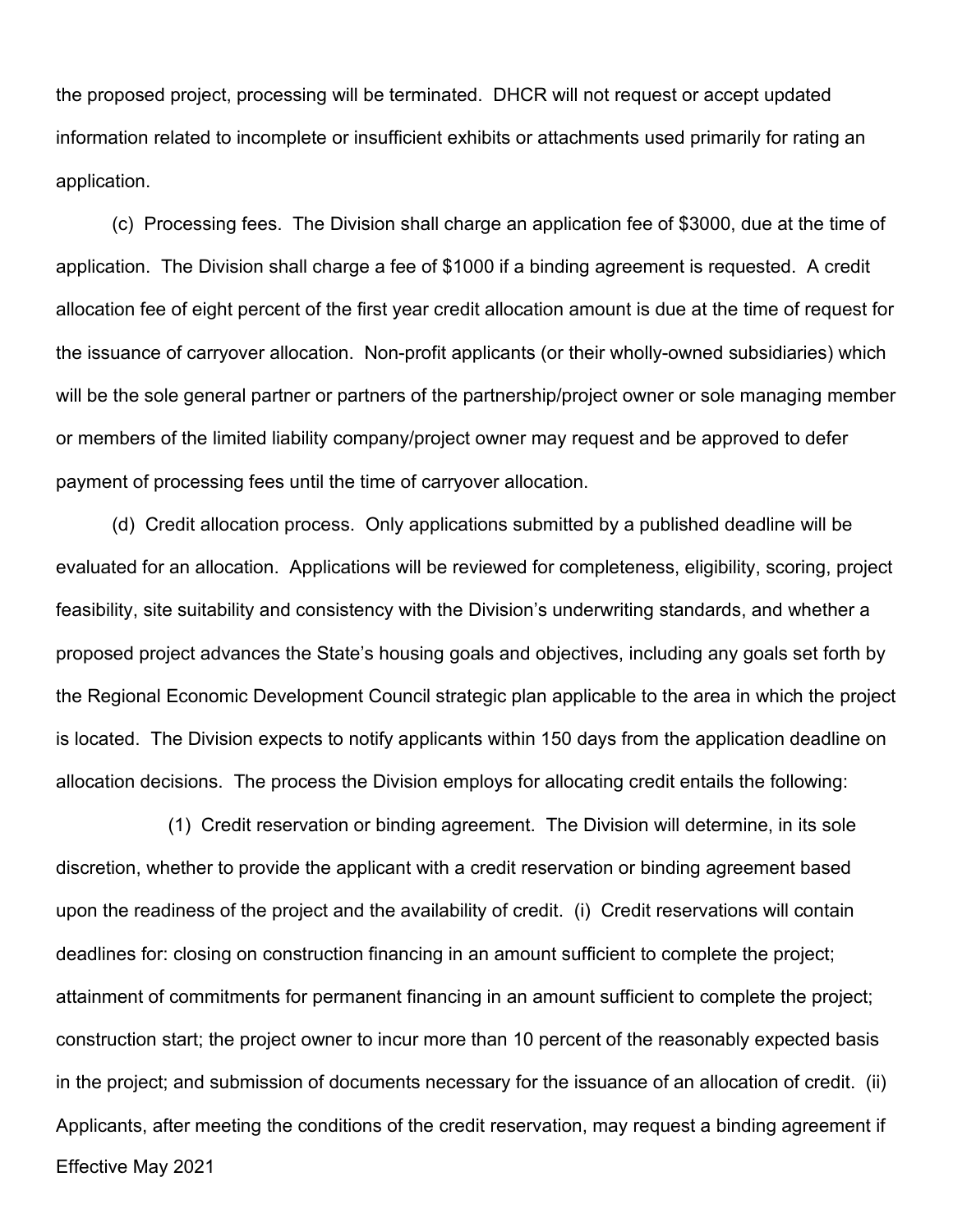the applicant has obtained commitments from all sources of construction and permanent financing and has obtained all necessary local approvals. Generally, a binding agreement will be issued to an applicant qualifying for a credit reservation to facilitate a project's attainment of construction and/or permanent financing. (iii) If the applicant does not comply with the deadlines contained in the credit reservation or binding agreement, the Division may revoke the reservation or binding agreement and require the applicant to re-apply for credits.

(2) Carryover allocation. Carryover allocations issued by the Division will contain any special conditions and specific performance standards. A carryover allocation will be issued if the Division determines that an applicant has met the requirements contained in the credit reservation and has submitted the proper certification that more than 10 percent of the reasonably expected basis in the project has been incurred by the project owner. In making a determination to issue a carryover allocation the Division will consider the project's status with respect to environmental assessments, local reviews and financial commitments. The issuance of a carryover allocation by the Division shall not impose upon the applicant more restrictive performance deadlines than those specified in the credit reservation.

(3) Final credit allocation. All projects which receive a credit reservation, binding agreement or carryover allocation from the Division, enter service and submit necessary documentation will be evaluated for the final time prior to the final credit allocation. The Division may request additional information/documents to complete the evaluation of the project. Prior to the final credit allocation the owner and the Division shall execute a regulatory agreement.

(4) Waiting list. Any complete application which meets the threshold eligibility review criteria but is not selected for a credit reservation will be placed on a waiting list which will be in effect until the next funding round, at which time the waiting list will be terminated. Applicants on the waiting list will remain eligible to be selected for a credit reservation if credits are made available to the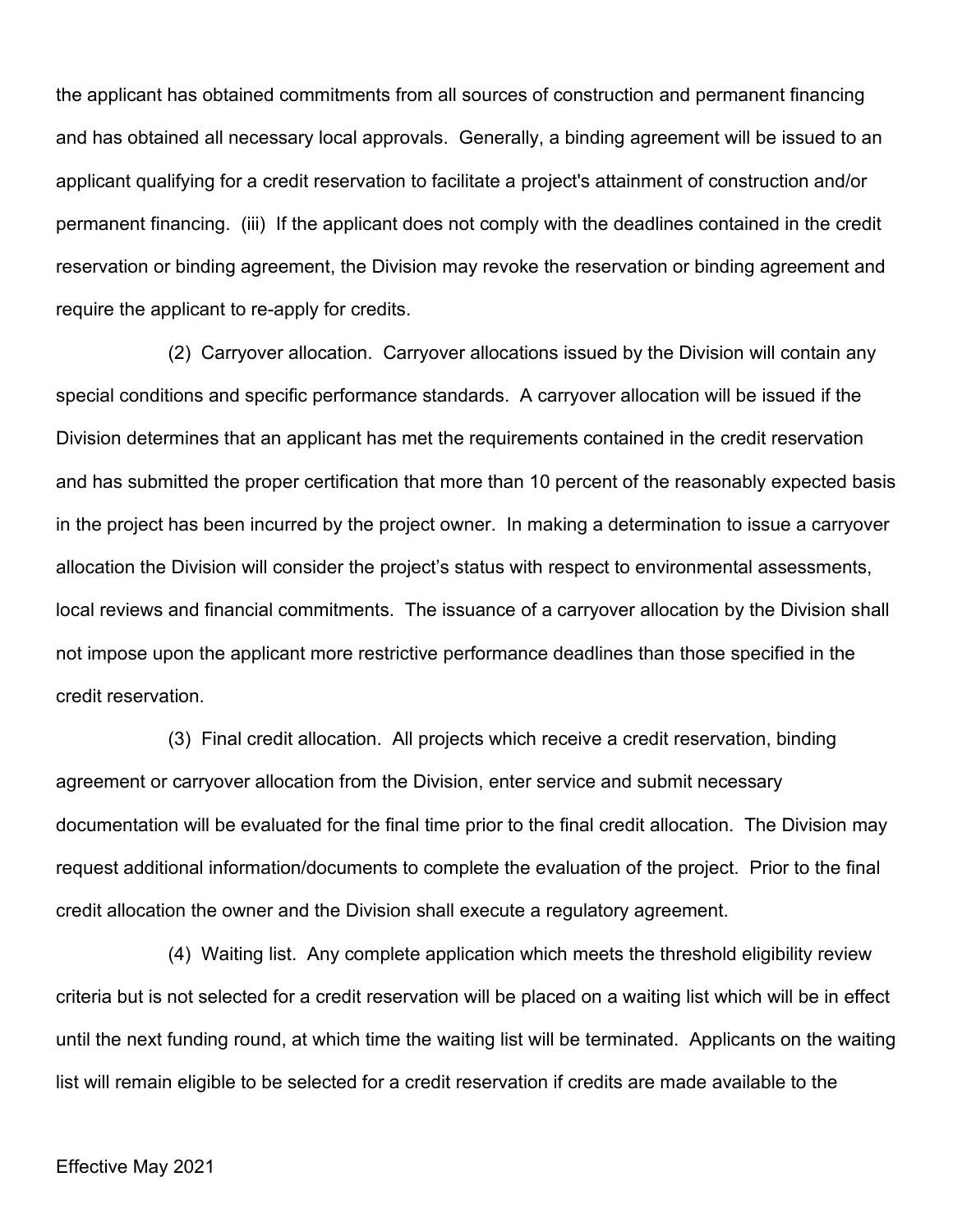Division from the national credit pool, expired credit reservation or binding agreement, or recaptured credits.

(5) Other notifications. If an application is found to be incomplete, ineligible, or not feasible the applicant will be notified and no further action will be taken on the application. At any stage in the credit allocation process, the applicant must notify DHCR immediately of any proposed material changes to the project including but not limited to, changes in the project scope, ownership structure, development team, financing, budget, design features, and changes affecting threshold eligibility review criteria and scoring and ranking criteria, tenant population, household income levels served and any other significant factors. All proposed material changes are subject to DHCR's approval.

(e) Threshold eligibility review criteria. At each stage of processing (i.e., application, reservation, binding agreement or allocation) applications will be subject to a threshold eligibility review, which will include, but not necessarily be limited to, whether the project meets the following minimum requirements as well as requirements described in a notice of credit availability, request for proposals, design requirements manual, capital programs manual or other manual or document issued by the Division:

(1) The project meets the occupancy, rent restrictions and any other requirements of the code.

(2) The project applicant has site control consistent with the code, for the project real estate through a lease, option, purchase contract or deed.

(3) At the time of application, the project applicant has identified all required governmental approvals necessary to construct and operate the project. At each subsequent stage of processing, the applicant must secure all required governmental approvals to construct and operate the project.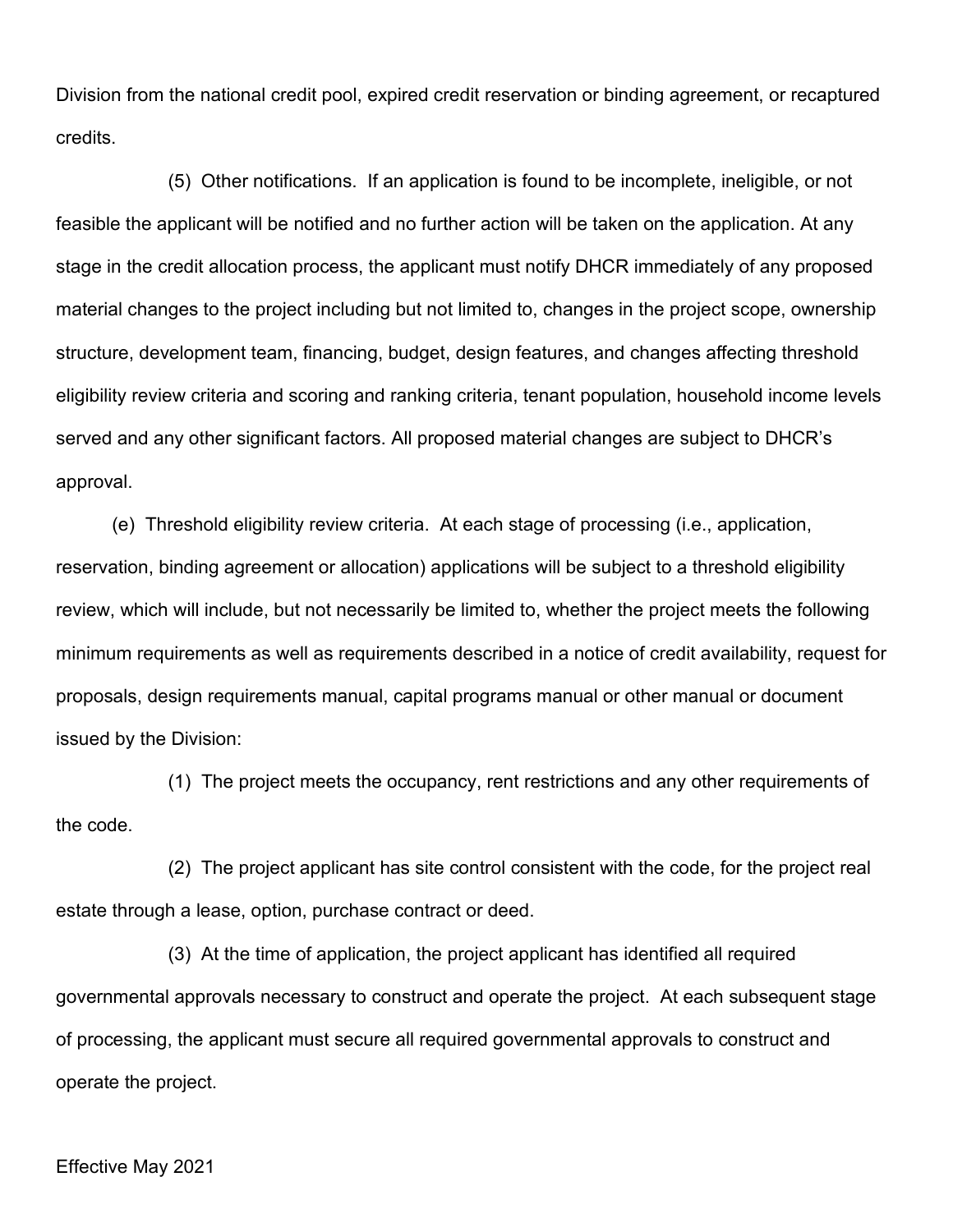(4) The project applicant must comply with the Code regarding notification of the chief executive officer (or the equivalent) of the local jurisdiction within which the proposed project is located and provides such individual a reasonable opportunity to comment on the project.

(5) The project developer, owner and/or manager have successfully developed and operated projects comparable to the proposed project and have the capacity and experience to undertake, complete and operate the proposed project.

(6) The project developer, owner and/or manager and their principals do not include anyone who owns or manages an existing project for which an IRS Form 8823 has been issued and has not been corrected or otherwise resolved as determined by the supervising agency.

(7) The project developer, owner and/or manager and their principals do not include anyone who has participated in a publicly assisted program or project that has been determined to be out of compliance with statutes, rules, regulations, policies or agreements and has not been corrected or otherwise resolved as determined by the public agency responsible for supervising the project. The project developer, owner and/or manager and their principals must inform the Division in a timely manner of any notice of non-compliance issued at any time.

(8) The amount of requested annual credit allocation does not exceed either the maximum per project or per unit amounts specified in the notice of credit availability issued by the Division. Such amounts will be established based upon the expected availability of credit allocation authority. The applicants may request and the commissioner may grant a waiver of this requirement if the commissioner determines that there is sufficient credit available, the project is in furtherance of the State's housing goals and in the best interests of the citizens of the State of New York. A written explanation shall be available to the general public for any waiver granted pursuant to this paragraph.

Effective May 2021 (9) The project applicant must provide due diligence reports acceptable to the Division including but not limited to: an appraisal, if necessary; a physical needs assessment, if necessary; a comprehensive market study (which must be conducted consistent with guidance provided by the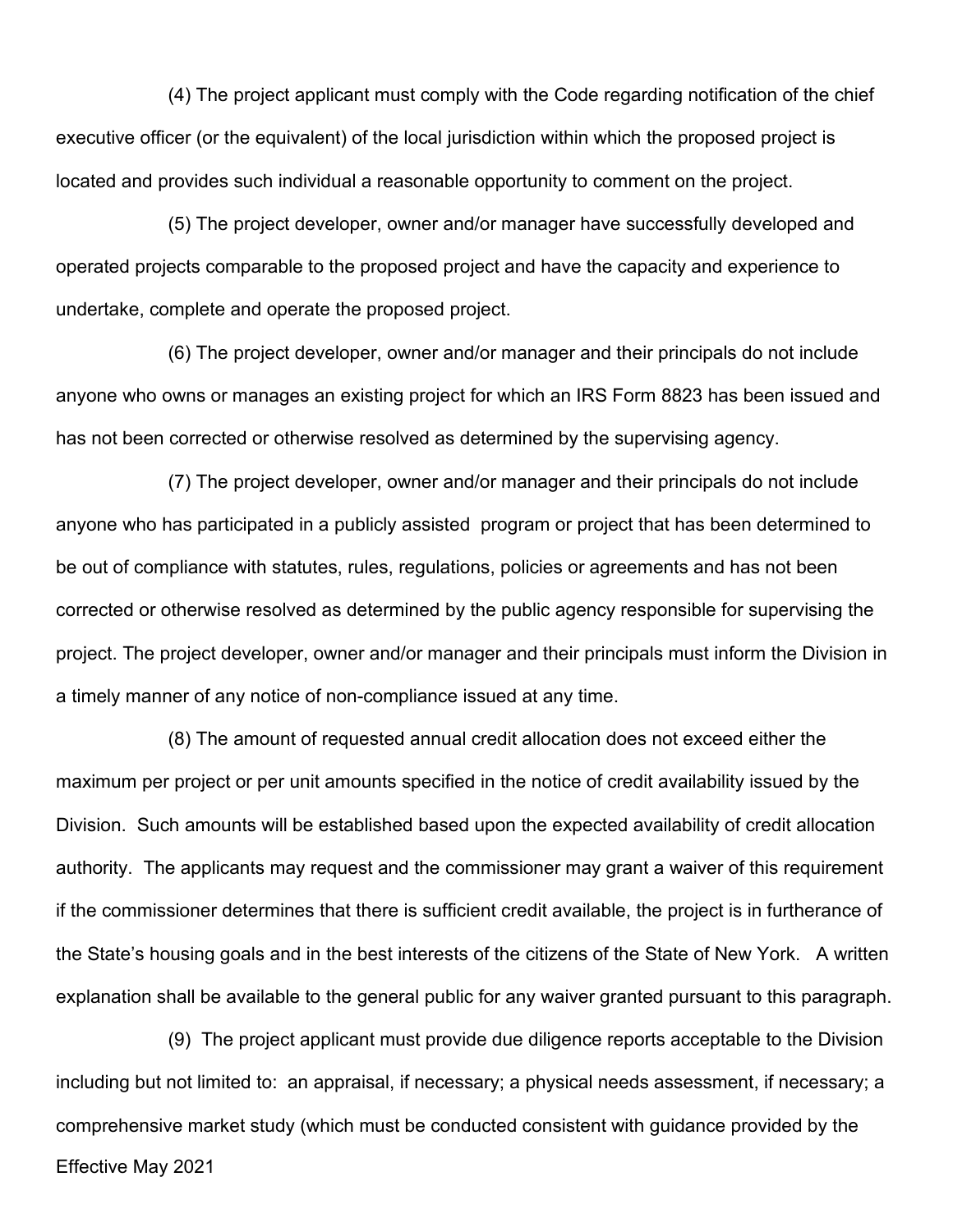Division which demonstrates at a minimum that the proposed number and type of units meet an existing and identified need of low-income individuals and can be readily absorbed by existing need in the local area); and, a Phase I Environmental Site Assessment, which meets current American Society for Testing and Materials (ASTM) standards, dated not more than twelve (12) months prior to the application submission deadline.

(10) There will be no adverse impact on the occupancy rates of other publicly-assisted housing in the local area.

(11) The project does not involve the permanent involuntary displacement of existing tenants in order to qualify for credits.

(12) The number of bedrooms in the units in the proposed project are appropriate for the type of occupancy proposed.

(13) All LIHTC-assisted first floor units in new construction projects without an elevator, all LIHTC-assisted units in new construction projects with an elevator, and as many LIHTC-assisted units as feasible in adaptive reuse or rehabilitation projects shall meet visitability standards, except when such standards are demonstrated to be irreconcilable with federal, state or local statutes, regulations, ordinances or codes.

(14) If the project includes the rehabilitation of any building(s) the acquisition costs of the building(s) must be reasonable as determined by the Division and may not exceed 25 percent of the total development costs of the project unless:

(i) it is a preservation project (as defined at section 2040.2 (r) of this Part); or

 (ii) the commissioner has determined that the preservation of the building(s) is in the best interest of the State. A written explanation shall be available to the general public for any allocation of a housing credit dollar amount which is made in accordance with this subsection.

(15) Project construction has not started without prior authorization by the Division.

(16) The project will: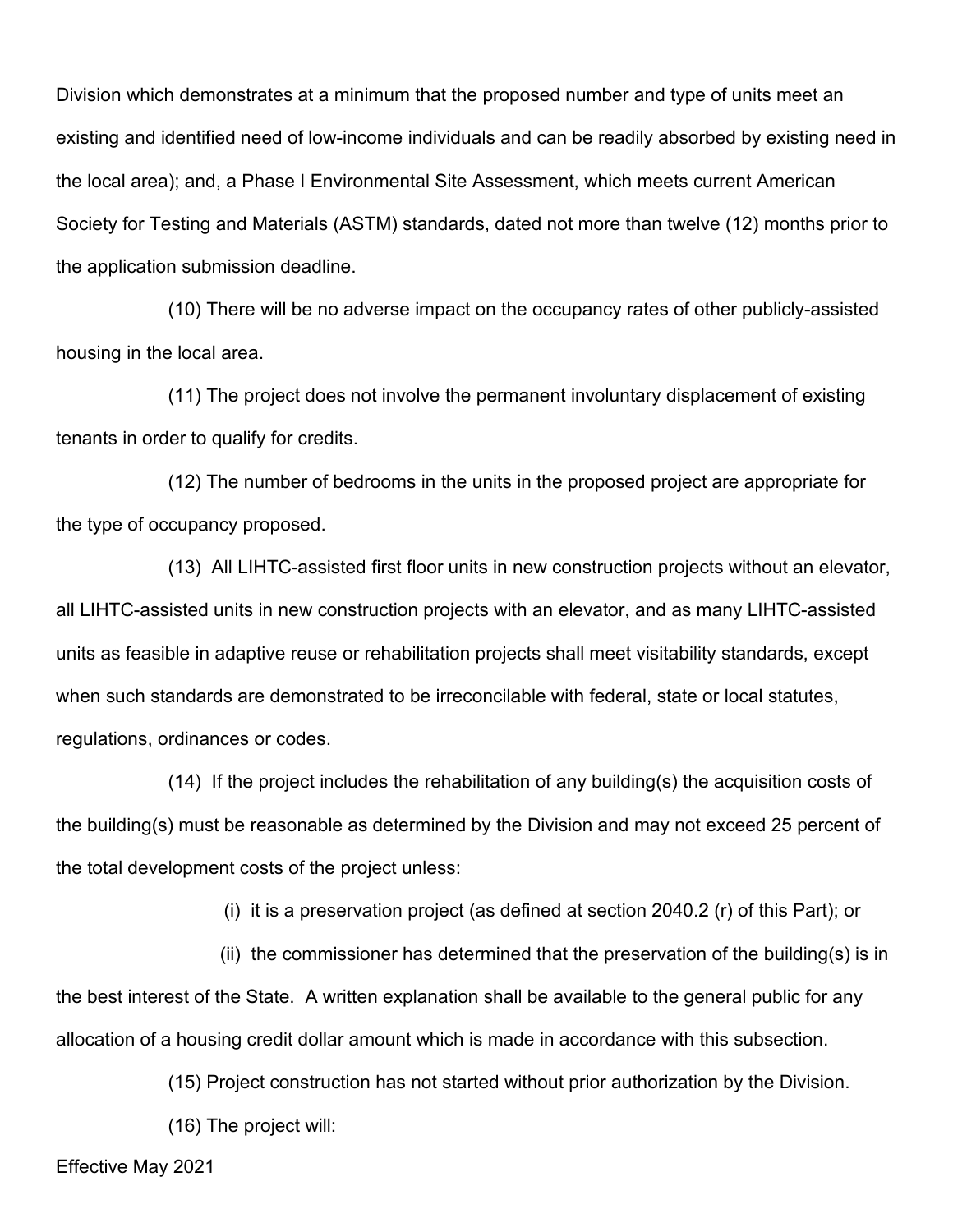(i) be a qualified low-income housing project subject to a regulatory agreement with the Division for no less than 30 years; however, the minimum term may be increased as set forth in the annual request for proposals for each funding round; or

 (ii) be conveyed pursuant to an effective plan for existing tenants to purchase the project at the end of the compliance period.

(17) The project's design and construction must comply with green and energy efficiency sustainable building practices and measures appropriate for the type of building proposed as set forth in the annual request for proposals for each funding round. Rehabilitation projects must take into account, among other factors, cost effectiveness based on the scope of reconstruction necessary and the historic nature of the project. All projects must identify how green and energy efficiency sustainable building requirements will be met and agree to provide, prior to construction closing, a certification from a responsible green and/or energy professional that the project will meet such requirements.

(18) The Division has completed a credit and background review of the project applicant, developer, owner, general contractor and/or manager and their principals with results acceptable to the Division.

 (19) The project applicant, developer, owner, general contractor and/or manager and their principals agree not to contract for any services related to the project with any entity on any Federal or New York State debarment lists and include a provision in all contracts related to the project barring the participation of entities on such lists.

(20) The project does not significantly exceed the costs of other proposed projects, unless a determination has been issued by the Commissioner finding the project to be in furtherance of the State's housing goals. A written explanation shall be available to the general public for any allocation of housing credit made pursuant to this paragraph.

Effective May 2021 (21) The project applicant, developer, owner, general contractor and/or manager and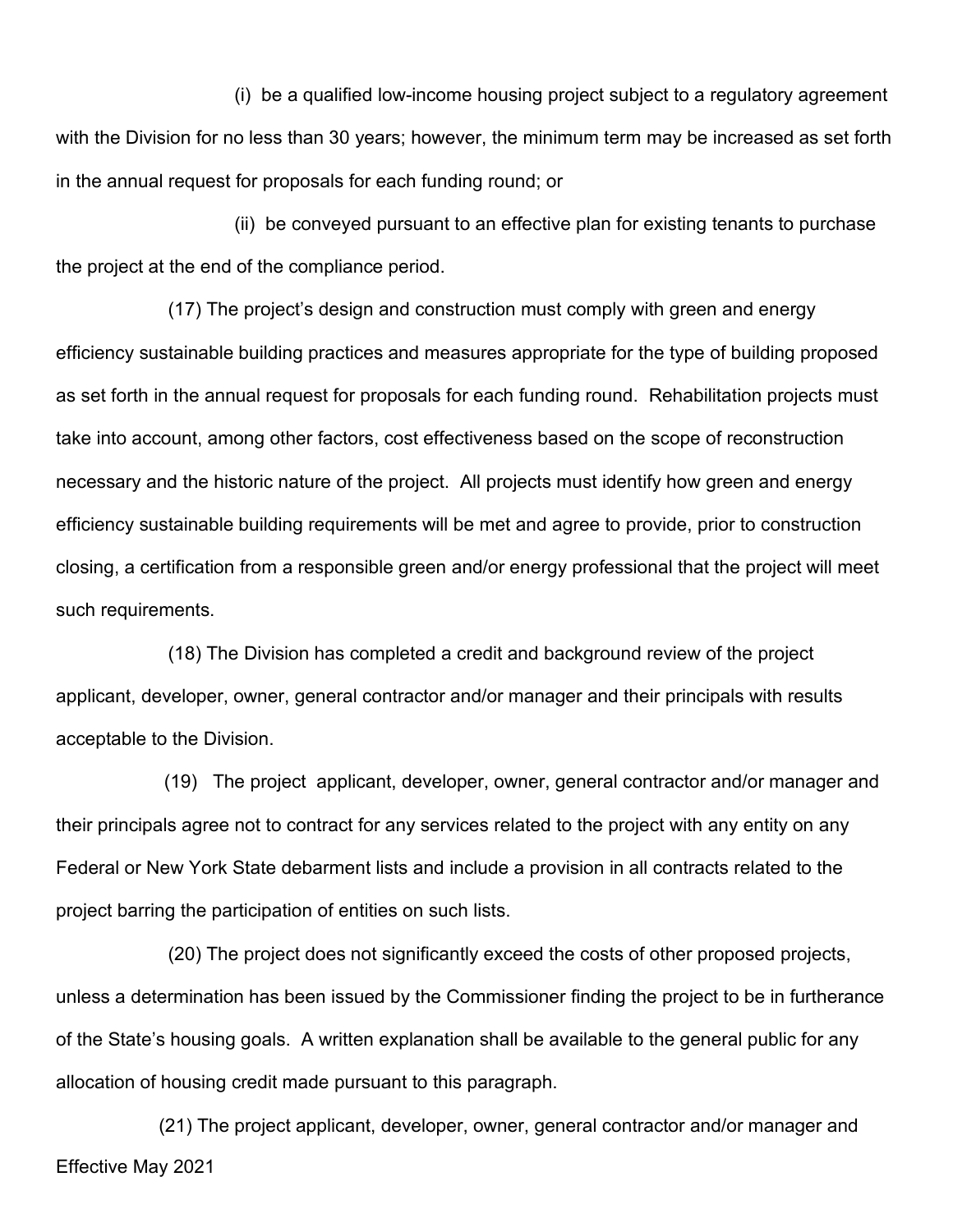their principals are in compliance with all relevant federal, New York State, Division policies and requirements, and local laws and regulations, including but not limited to the prohibition against discriminating against Section 8 Housing Choice Voucher holders, nondiscrimination and marketing policies, guidelines and requirements.

(22) The project applicant, developer, owner and/or manager and their principals does not include anyone who, in the sole judgment of the Division, has initiated or been the decision maker in requesting a Qualified Contract under Section 42(h)(6)(F) of the Code after the effective date of this QAP.

(f) Project scoring and ranking criteria. Project applications which pass threshold eligibility review shall be scored and ranked based upon the following criteria as may be further described in a notice of credit availability, request for proposals, design requirements manual, capital programs manual or other manual or document issued by the Division.

(1) Community impact/revitalization (maximum of 10 points). Scored on the extent the project provides affordable housing in an area that meets the following criteria:

(i) the project proposes the use or reuse of existing buildings, in-fill new construction, and/or the demolition and replacement of buildings having a blighting impact on a community and the rehabilitation of which is impracticable and advances a neighborhood specific revitalization plan or is complementary to an ongoing neighborhood specific planning and/or revitalization effort ("a Concerted Community Revitalization Plan"). Plans and/or efforts may be led by local government, locally based community organizations and/or individuals. Plans and/or efforts will be evaluated based on whether they seek to fundamentally improve the quality of life and opportunities for neighborhood residents based on the following criteria:

> a) incorporate easy access to public transportation and/or promote walkable communities in which essential goods and services are accessible within a short and safe walking distance;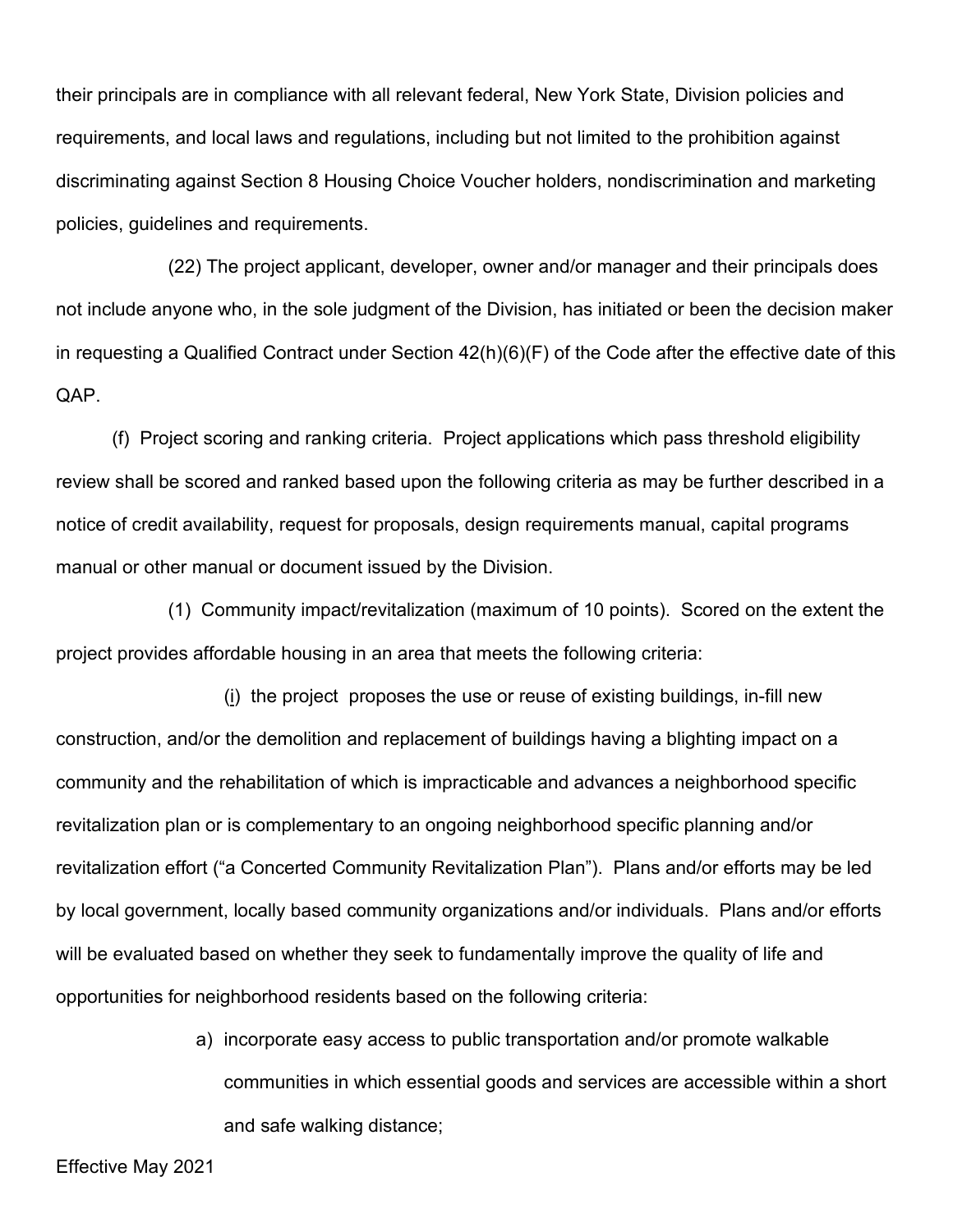- b) are consistent with the historic character and density of the neighborhood;
- c) provide evidence of an ongoing, multi-faceted revitalization effort and/or plan that addresses the homeownership, commercial, service, employment, nutritional, recreational, educational, and cultural needs of the neighborhood;
- d) result from an open, public process in which neighborhood residents have had meaningful opportunities to contribute to its development;
- e) identifies existing neighborhood strengths upon which the revitalization plan and/or effort is based, including, but not limited to, access to employment opportunities and proximity to viable commercial districts, stable neighborhoods, and cultural institutions;
- f) identifies goals to be met and obstacles to be overcome by the plan; and
- g) promotes mixed-income development (up to 5 points).

(ii) the project clearly advances specific housing objectives of a Regional

Economic Development Council strategic plan applicable to the area in which the project is located (5 points).

(2) Financial leveraging (up to 11 points).

Scored to the extent that other funding sources (not including a deferred developer's

fee) finance a portion of the project's total development cost, including but not limited to sources such as:

- (i) permanent funding from sources other than the Division or HTFC;
- (ii) the donation of land and/or building $(s)$ ;
- (iii) the provision of a long term lease at a nominal amount;

(iv) the net syndication proceeds as a proportion of the total credit requested; and/or,

(v) the amount of credit requested per unit adjusted for unit size.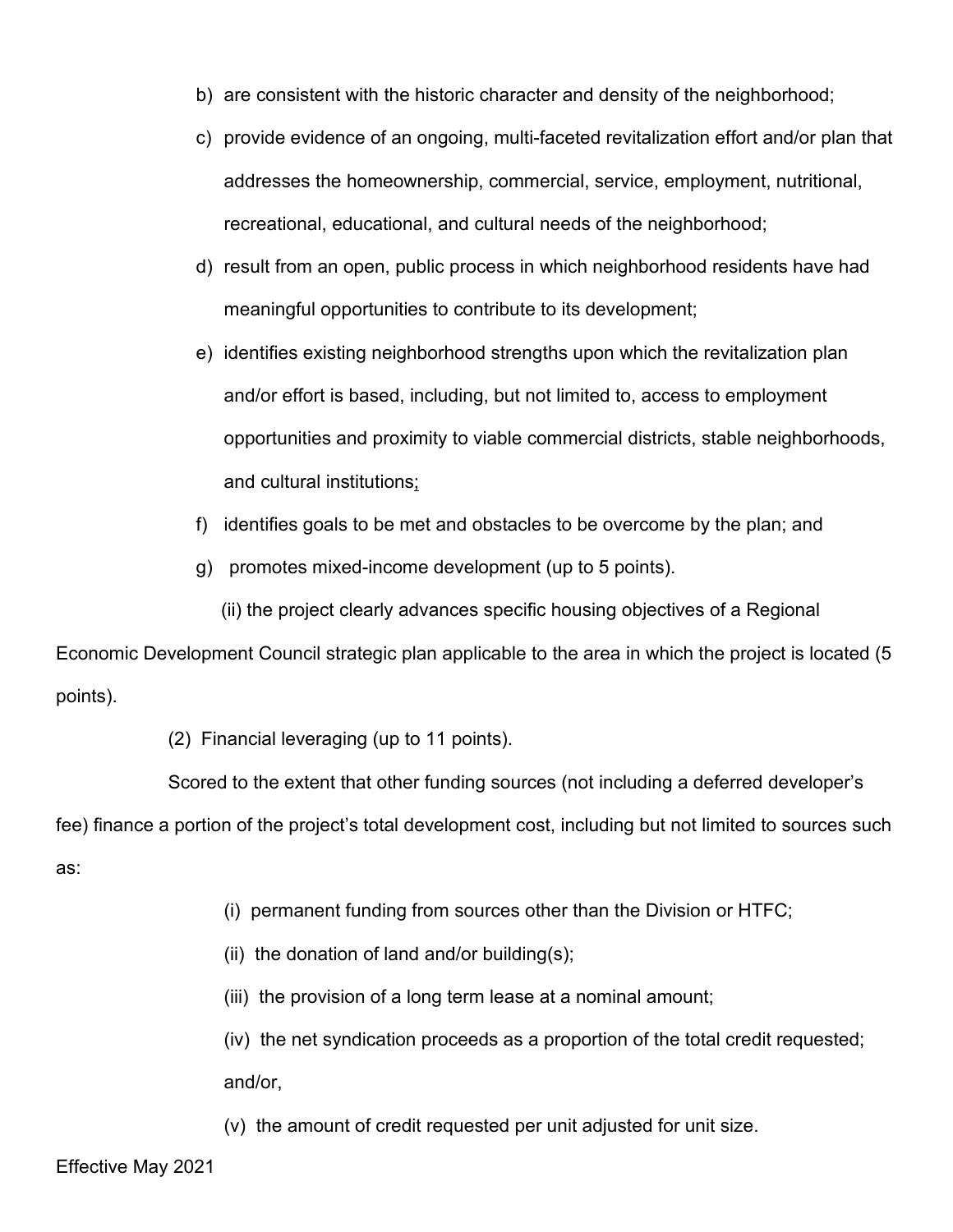(3) Sponsor characteristics (up to 9 points). Scored on the applicant's development and management team experience in the timely development and completion of low-income housing within proposed development budgets and project scope, and the management of such housing within approved operating budgets in a manner consistent with all statutes, regulations and policies.

 (4) Green building (up to 5 points). Scored on the extent the project identifies and will comply with a sustainable green building strategy identified in the request for proposals for each funding round.

(5) Fully accessible and adapted, move-in ready units (up to 5 points). Scored on whether the applicant has provided evidence that there is sufficient market demand for the number and type of units proposed and has certified it will enter into a written agreement with an experienced service organization(s) to provide appropriate referrals for fully accessible and adapted, move-in ready units:

(i) at least 5 percent (rounded up to the next whole number) of the project units are fully accessible and adapted, move-in ready, which includes a roll-in shower with an attached seat or is designed to accommodate a roll-in shower with an attached seat which will be installed at the owners expense upon request, for person(s) who have a mobility impairment and the unit(s) will be marketed to households with at least one member who has a mobility impairment; and at least 2 percent (rounded up to the next whole number) of the project units are fully accessible and adapted, move-in ready for person(s) who have a hearing or vision impairment and the unit(s) will be marketed to households with at least one member who has a hearing or vision impairment. Fully accessible and adapted, move-in ready units shall be equitably distributed among the various dwelling unit types in the project based upon:

(A) evidence of market demand;

(B) guidance of the service organization providing referrals to the project; and/or

(C) applicable federal or state law (2 points).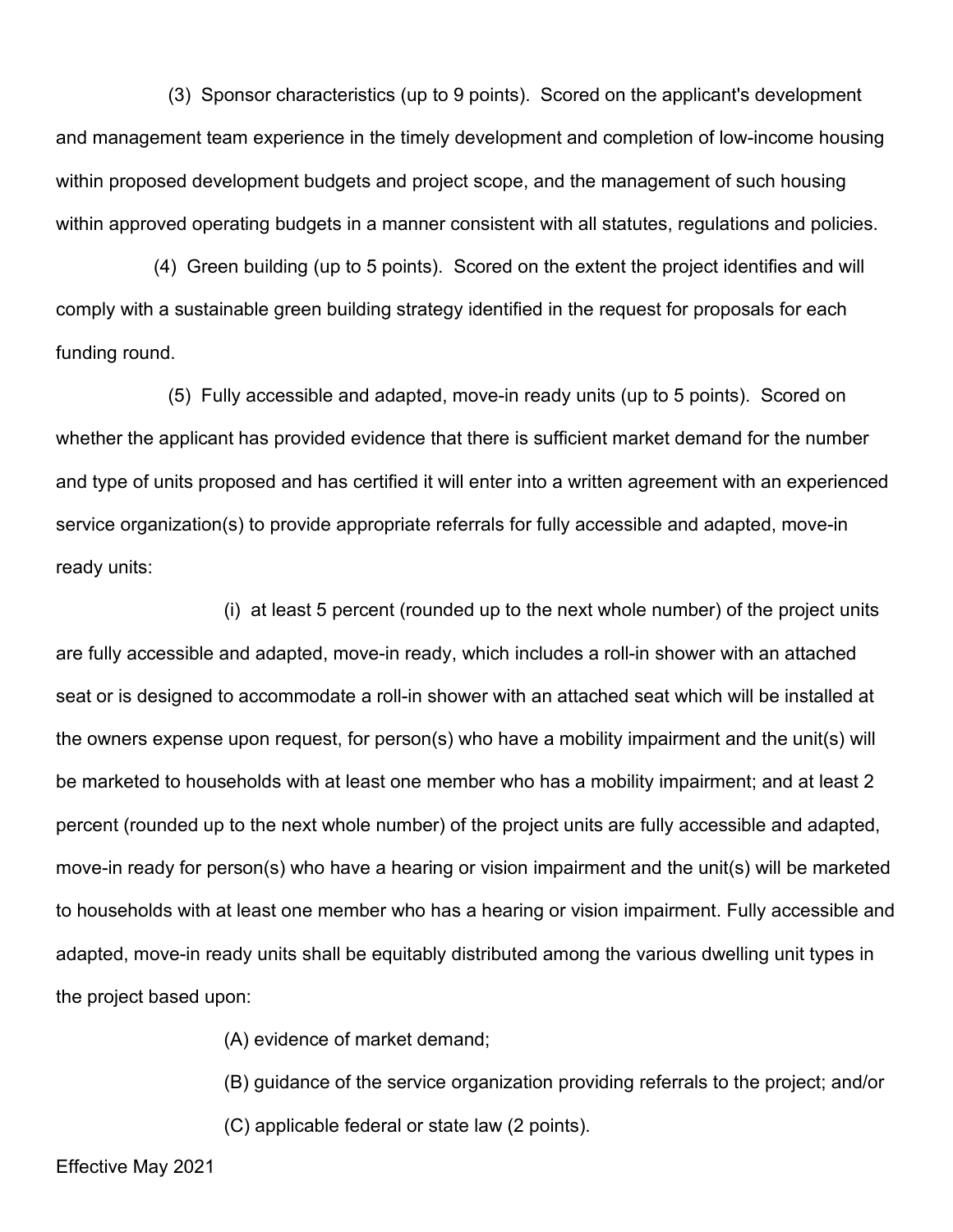(ii) the percentages of units meeting the requirements of (i) above are equal to or exceed 10 percent and 4 percent (rounded up to the next whole number) respectively (a minimum of two units each). Fully accessible and adapted, move-in ready units shall be equitably distributed among the various dwelling unit types in the project based upon:

(A) evidence of market demand;

(B) guidance of the service organization providing referrals to the project; and/or

(C) applicable federal or state law (5 points).

(6) Affordability (up to 8 points). Scored on the percentage of LIHTC units in the project which will be affordable and targeted to persons with the lowest incomes (e.g., 30 percent, 40 percent, or 50 percent of area median income) and whether the applicant provides evidence that a public housing authority will make referrals to the proposed project.

(7) Individuals with children (up to 7 points). Scored on the ratio of bedrooms to units in a project serving households with children and whether the project is a housing opportunity project or advances a neighborhood specific revitalization plan and/or effort.

(8) Project readiness (up to 10 points). Scored on the extent the application demonstrates the likelihood of a construction closing in the shortest possible timeframe based upon an assessment of the status of financing commitments and whether the project is supported by the implementation of significant measures including but not limited to infrastructure improvements, real property tax relief and rezoning.

Effective May 2021 (9) Persons with special needs (5 points). Scored if the project will give preference in tenant selection to persons with special needs, with priority being given to such persons who have served in the armed forces of the United States for a period of at least 6 months (or any shorter period due to injury incurred in such service), for at least 15 percent of the LIHTC-assisted units and whether the persons with special needs will be provided supportive housing or will be offered supportive services as evidenced by a comprehensive service plan and a written commitment or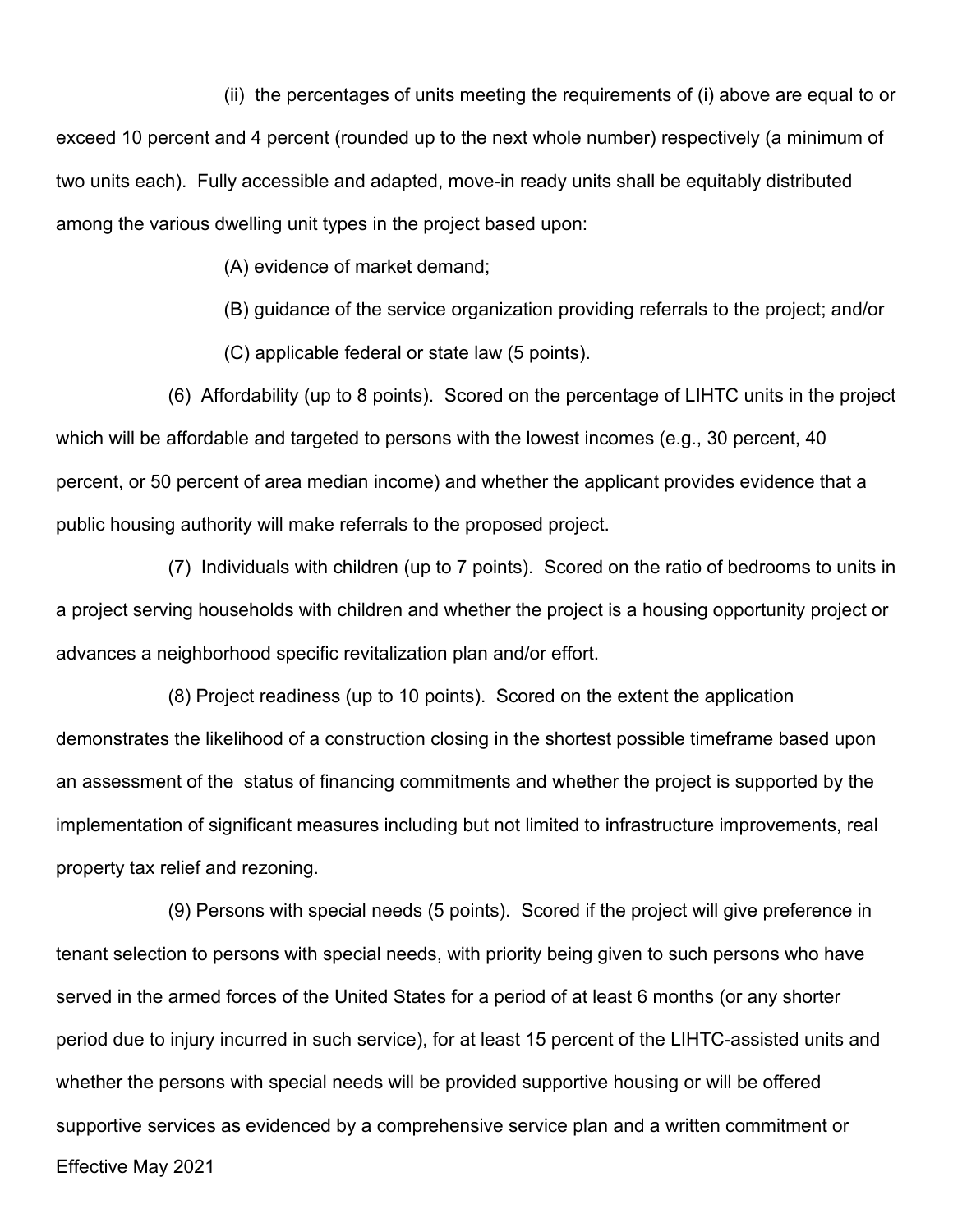agreement with a service provider experienced in meeting the specific service needs of persons for which preference is provided.

 (10) Participation of non-profit organizations (up to 4 points). Scored on the extent of participation of a non-profit organization or organizations:

> (i) whether local non-profit organization(s) or for-profit wholly owned subsidiary(ies):

(a) has fostering of low-income housing as one of its tax exempt purposes,

(b) is not affiliated, established or controlled by a for-profit entity, and

(c) will serve as sole general partner(s) of the limited partnership/project owner or sole managing member(s) of the limited liability company/project owner (4 points);

OR

(ii) whether local non-profit organization(s) or for-profit wholly owned

subsidiary(ies), with demonstrable housing experience and capability, has a defined and substantive role in the ownership, development and management of the project through the extended use period (2 points);

OR

(iii) whether non-profit organization(s) that does not qualify as a local non-profit organization(s) under section 2040.2(m), or its for-profit wholly owned subsidiary(ies), has a defined and substantive role in the ownership, development or management of the project through the extended use period (1 point).

(11) Mixed income (up to 4 points). Scored to the extent the project would serve households earning above 60 percent of area median income.

Effective May 2021 (12) Historic nature of project (up to 2 points). Scored on whether: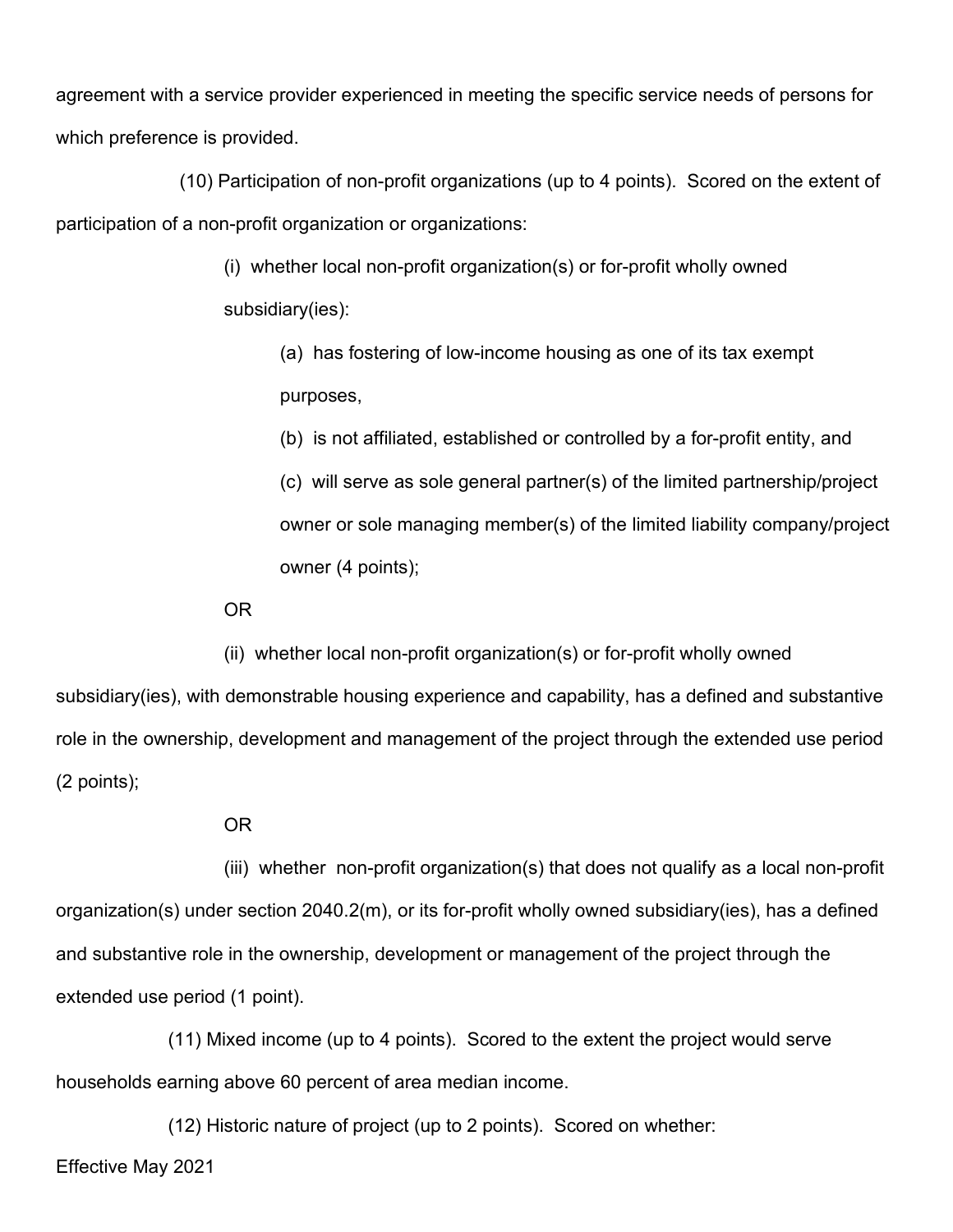(i) the project includes the rehabilitation of a historic building (1 point);

(ii) the applicant demonstrates that the project will include a building that will be eligible for, and the applicant will seek, a federal tax credit for the rehabilitation of historic buildings (1 point).

(13) Cost effectiveness (5 points). Points will be awarded to individual projects based upon a comparison of project costs to the costs proposed in other project applications.

 (14) Housing opportunity (up to 5 points). Scored to the extent the project is in close proximity to public transportation, is located in a community with a low incidence of crime, and/or is located in an area of opportunity as set forth in a request for proposals issued by the Division.

(15) Investment in underserved areas (5 points). Scored on whether there is limited or no subsidized affordable housing production and an unmet demand for affordable housing in the past 10 years within the primary market area of the proposed location of the project;

 (16) Minority and Women Owned Business Enterprise and Service-Disabled Veteran-Owned Business participation (up to 5 points). Scored to the extent the project development team includes NYS certified minority and/or women-owned businesses and service-disabled veteranowned businesses.

(g) Determination of the amount for credit allocation.

Effective May 2021 (1)(i) Evaluation of project. All projects considered for an allocation of credit shall be evaluated pursuant to the code at the following times: at application; at allocation; and after the building is placed in service. The Division will consider the project ranking, analyze operating economics, financing and development cost for reasonableness and determine the amount of credit necessary for the financial feasibility of the project and its viability as a qualified low-income housing project. The Division will require that the operating economics of the project be fiscally sound and in compliance with LIHTC regulatory requirements; and, that all project costs, including developer's fee, are necessary and reasonable based upon the project size, project characteristics, location and risk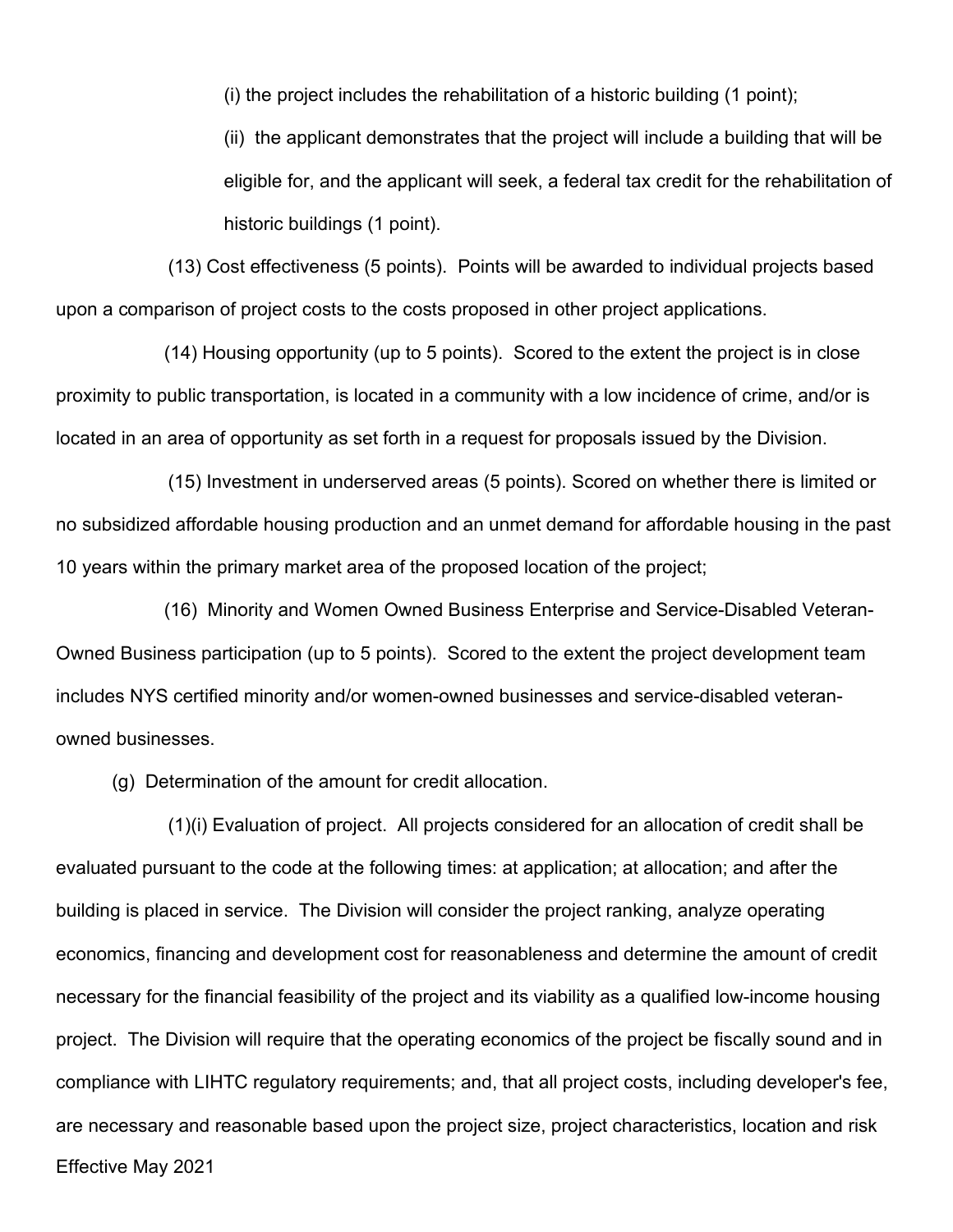factors. Capitalized operating reserves shall be limited to real estate operations and may not be used to fund social services. The sources of all proposed financing for the project will be reviewed to ensure that the assistance proposed for the project does not exceed that amount necessary for project feasibility.

(ii) Preference in allocation of credit dollar amounts. Among the projects selected for a credit allocation, the Code mandates that preference in the dollar amount of the credit allocation will be given to projects which:

(a) serve the lowest income tenants;

(b) are obligated to serve qualified tenants for the longest periods; and,

(c) are located in a qualified census tract and their development contributes to a concerted community revitalization plan.

These evaluations will be based upon the project's specific economic needs subject only to statutory limitations.

(2) Cost standards. If HUD assistance is proposed for the project, DHCR will apply HUD subsidy review layering guidelines. Otherwise the Division shall apply the following standards when calculating the maximum amount of the credit necessary for the project:

(i) Construction related items (costs). The maximum allowable construction related costs shall be, in relation to the contractor's contract: builder's profit of 6 percent; builder's overhead of 2 percent; and general conditions of 6 percent, or any combination of these costs totaling no more than 14 percent, based upon actual and reasonable construction costs.

Effective May 2021 (ii) Developer's fee. The amount of developer fee compensation for services, overhead, and profit recognized in the adjusted project cost shall be 10 percent of the acquisition and improvement cost associated with the low-income portions of the project. This can be increased up to a ceiling of 15 percent of improvement cost of the low-income portion where either the developer or its affiliate provides to the satisfaction of the Division both a cost completion guarantee and an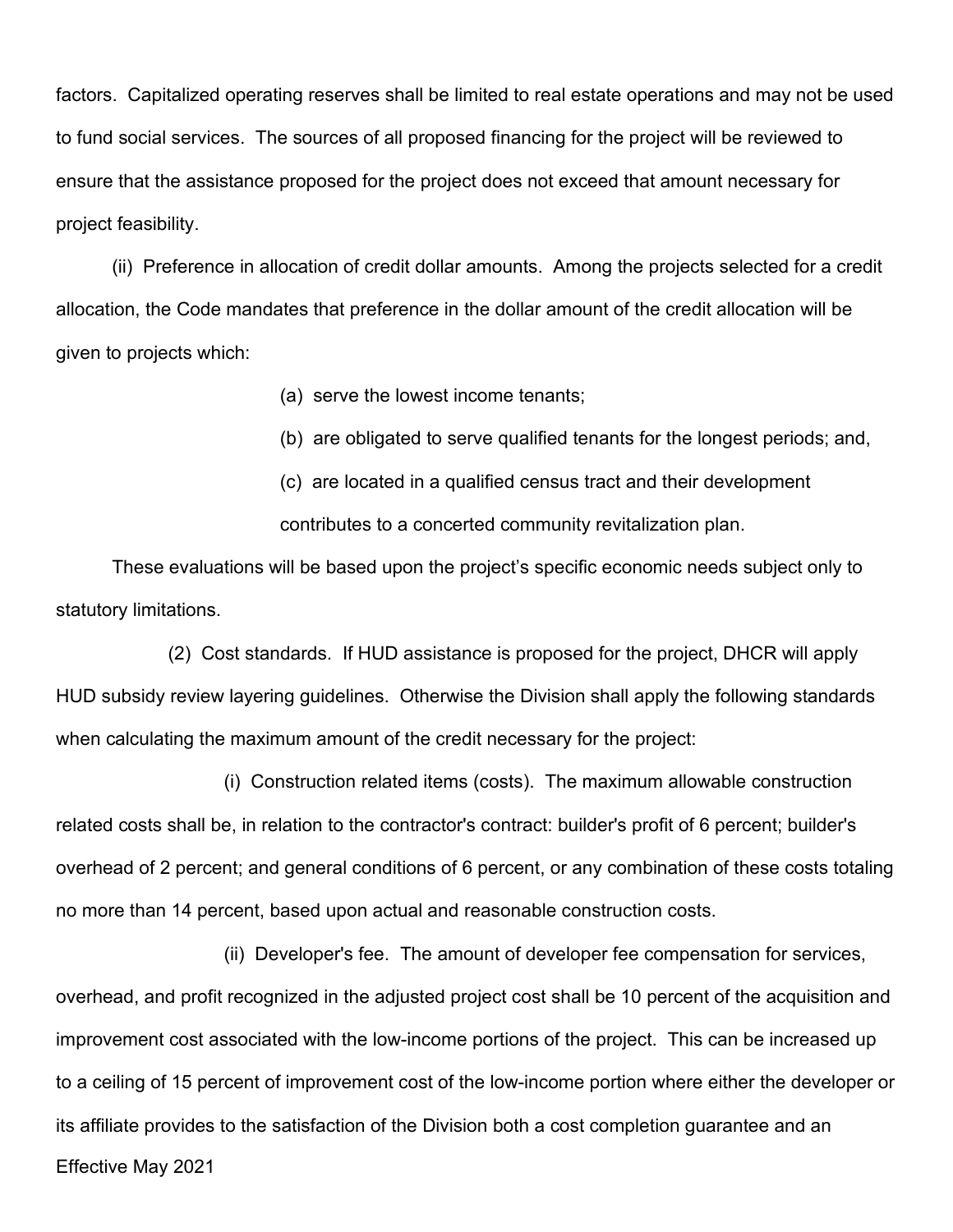operating deficit guarantee as those guarantees are set forth in the project owner's organizational documents. Notwithstanding any other provision of this Part, the amount of the developer's fee for a high acquisition cost project shall be based upon the Division's assessment of risk assumed by the project owner, considering factors including, but not limited to, rent subsidies or other project operating support, location, financing sources, occupancy level, project type, and identity of interest.

(iii) Identity of interest. The Division may reduce any allowable costs, including but not limited to the developer's fee, where an identity of interest has been found among the parties to the transactions involving the acquisition, syndication, financing, development, construction and/or operation of the project, if it is determined that such costs exceed reasonable amounts. At the time of application, all applicants will be required to submit an affidavit disclosing the nature of any identity of interest. Where there exists such an identity of interest, the applicant will be required to demonstrate expenditures to be customary given the financial structure of the project. At the time of Carryover Allocation and at the time of the submission to the agency of the request for IRS Form 8609, the applicant must disclose any additional identities of interest among the parties to transactions involving the syndication, financing, development, construction and/or operation of the project.

(3) Syndication standards. The Division will require that the value received on sale of the credit from projects receiving an allocation from the Division be valued at market rates or greater. The amount of equity capital contributed by investors to a project partnership shall not be less than the amount generally contributed by investors to similar projects as determined by using sales of comparable credit projects and the Division's evaluation of market trends. The Division will base all calculations of the minimum net syndication proceeds available to the project on the assumption that 99.9 percent of the project has been sold to investors.

(4) Calculation of credit amount. The credit amount for a project shall be the lesser of the eligible allocation or the gap amount.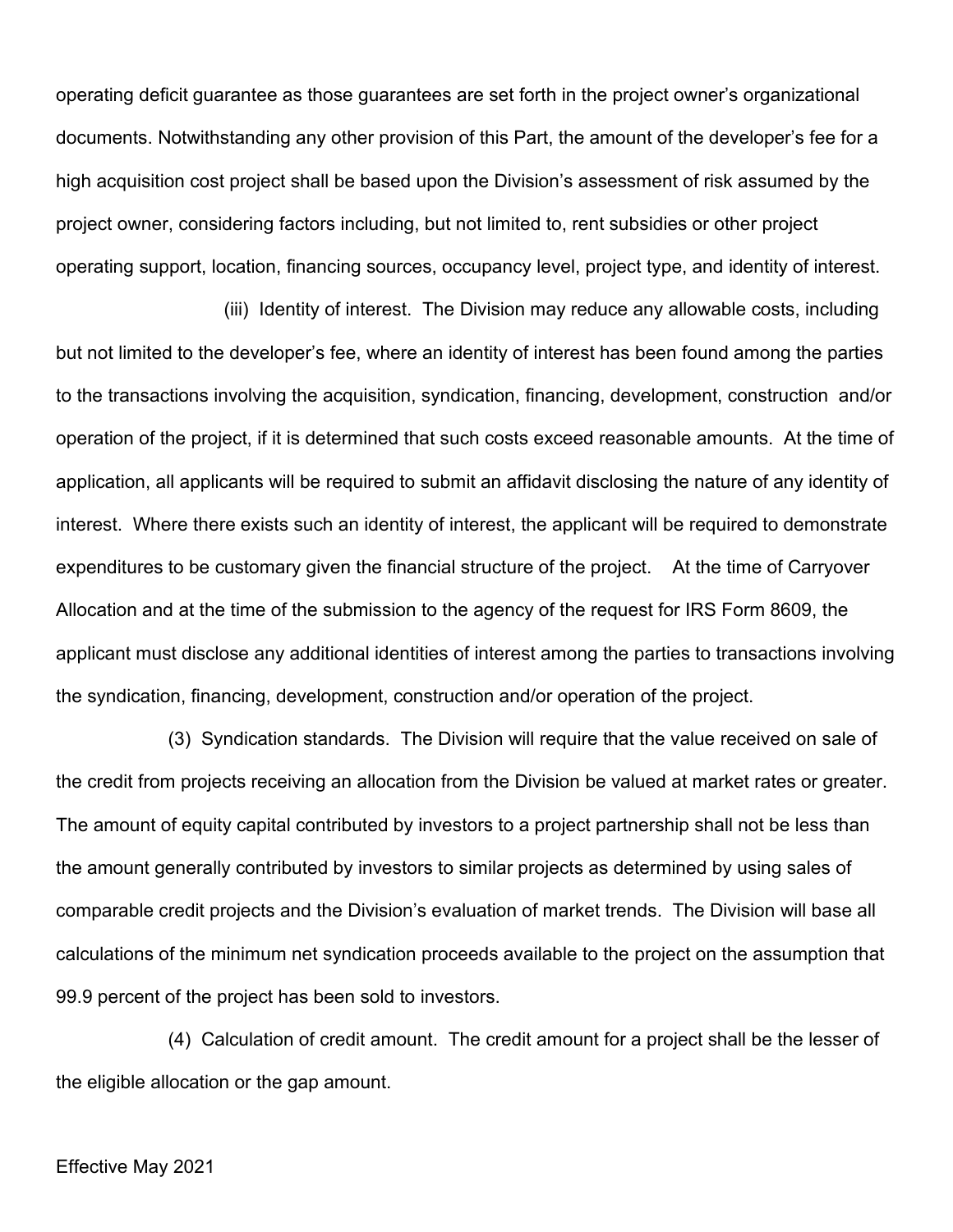(i) Eligible allocation. The eligible allocation is the maximum amount the project is eligible for under the code. It is determined by multiplying the qualified basis of the project by the applicable credit percentage.

(ii) Gap amount. The gap amount is determined by subtracting the amount of supportable debt and other associated financing from the adjusted project cost and then dividing this financing gap by a factor based upon either the market or syndication pricing proposed for the project, whichever is higher.

Effective May 2021 (5) General. The Division reserves the right to allocate credit in a manner which affirmatively advances fair housing, yields an equitable distribution of credit throughout the State, to ensure the participation of qualified non-profit organizations, to implement such special priorities or demonstration programs contained in the notice of credit availability or request for proposals and to advance coordinated investments by State, federal, and local governmental partners. The Division also reserves the right to assign scoring points as set forth in Section 2040.3(f) herein to the extent a project addresses the Division's underwriting and design standards, as set forth in a request for proposals. Any special priorities or demonstration programs shall be consistent with the priorities and selection criteria set forth herein and shall be described in detail in the notice of credit availability and request for proposals. Notwithstanding the scoring system set forth above, DHCR reserves the right to deny any request for an allocation of credit irrespective of its point ranking if such request is inconsistent with the State's housing goals including the housing objectives of a Regional Economic Development Council applicable to the area in which the project is located and shall have the power to allocate credits to a project irrespective of its point ranking, if such intended allocation is: in compliance with the Code; in furtherance of the State's housing goals including the housing objectives of a Regional Economic Development Council applicable to the area in which the project is located; and determined by the commissioner to be in the interests of the citizens of the State of New York. A written explanation shall be available to the general public for any allocation of a housing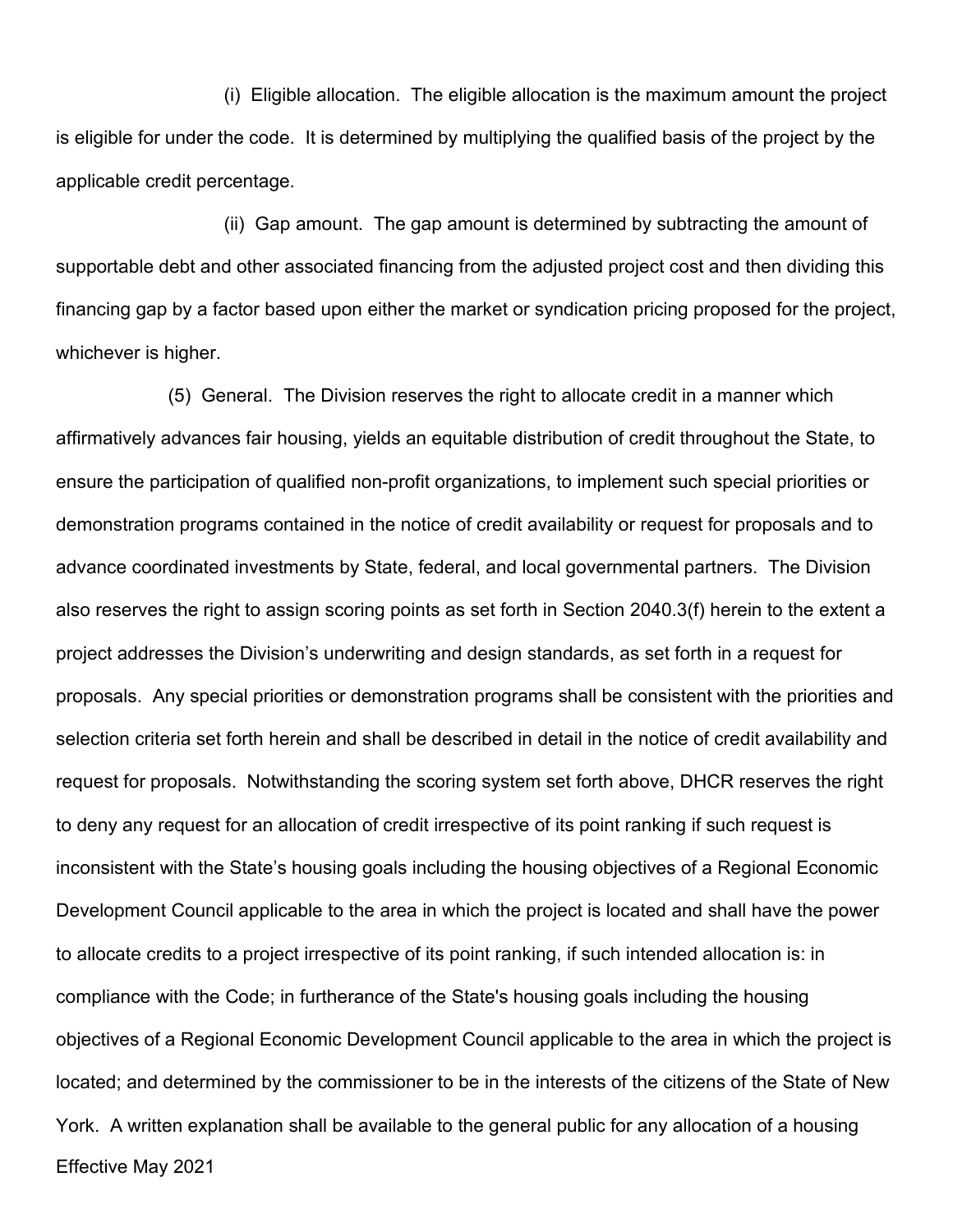credit dollar amount which is not made in accordance with established priorities and the selection criteria set forth herein.

(6) Set-Asides. For the purpose of implementing the State's housing goals, including the housing objectives of the Regional Economic Development Council applicable to the area in which the project is located, the Division reserves the right to set aside credit, including, but not limited to, set-asides for housing opportunity projects, preservation projects and supportive housing projects.

Section 2040.4 Projects financed by private activity bonds.

(a) Eligible projects. After March 1, 2008, applications for LIHTC from projects financed by tax-exempt bonds subject to the private activity bond volume cap in accordance with section 42(h)(4)(A) of the Code will be processed by the New York State Housing Finance Agency under its procedures. This section 2040.4 shall apply to applications filed with DHCR pursuant to section 42(h)(4)(A) of the Code. All other provisions of this Part shall remain in full force and effect for applications filed pursuant to this section prior to March 1, 2008. Projects financed by tax-exempt bonds subject to the private activity bond volume cap in accordance with section 42(h)(4)(A) of the Code may be allocated low-income housing credit which is not taken into account regarding the State housing credit ceiling.

Effective May 2021 (b) Application process. Complete applications must be submitted at least 60 days prior to the proposed construction start date on a form approved by DHCR and will be accepted and processed throughout the calendar year. The Division may request any and all information it deems necessary for project evaluation. If any submission is incomplete or if documentation is insufficient to complete any evaluation of the proposed project, processing will be suspended. DHCR will notify applicants how the submission is incomplete and provide at least 10 business days for the applicant to submit the requested documentation. Complete applications will be reviewed relative to criteria contained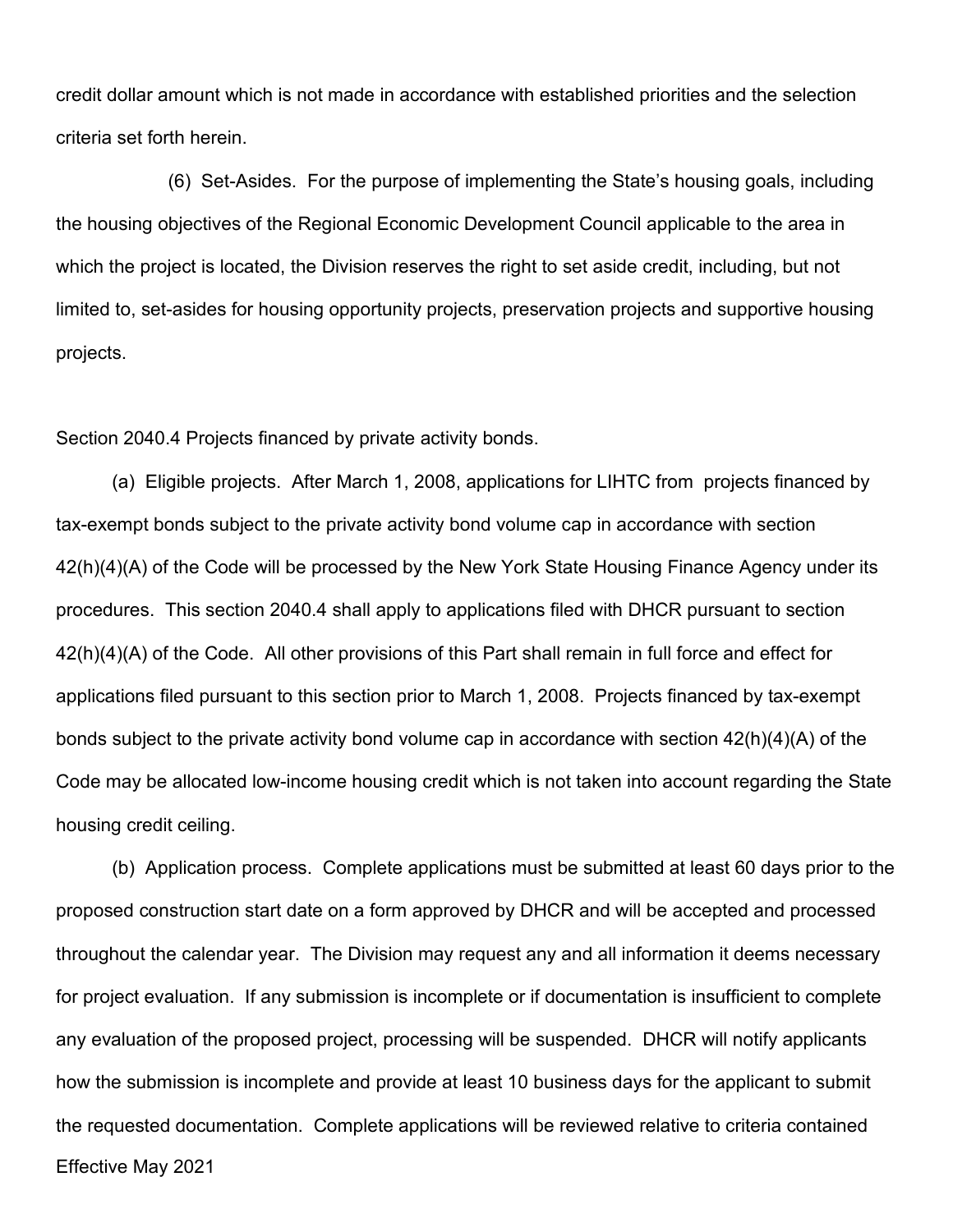herein at section [2040.3\(e\)](http://www.dhcr.state.ny.us/ocd/pubs/html/lihcqap.htm#3e) and (f) of this Part for eligibility and public purpose. Within 60 days after receipt of a complete application the Division will issue to the applicant a finding as to whether the application is consistent with this qualified allocation plan and the amount of LIHTC for which the project qualifies pursuant to section 2040.3(g) of this Part. If the application is consistent with this qualified allocation plan*,* the applicant will receive processing instructions for a final allocation of credit. If the project is found to be inconsistent with the Division's qualified allocation plan the owner will be notified of the reasons.

(c) Processing fees. The Division shall charge an application fee of \$2,000, due at the time of application. A credit allocation fee of 3 percent of the first year credit allocation amount is due at the time of request for the issuance of final credit allocation. Not-for-profit applicants (or their whollyowned subsidiaries) which will be the sole general partner of the partnership/project owner or sole managing member of the limited liability company/project owner may request and be approved to defer payment of the application fee until the time of issuance of the final credit allocation.

(d) Determination of credit amount. In accordance with Code section 42(m)(2)(D) the issuer of the tax exempt bonds is responsible for determining the dollar amount of credit which is necessary for the financial feasibility of the project and its viability as a qualified low-income housing project throughout the credit period. Such determination must be included in the applicant's request to the Division for a final allocation of credit. The Division will process requests for a final allocation of credit within 60 days from receipt of all required documentation including an executed credit regulatory agreement with proof of recording. The Division will apply the criteria as set forth in section 2040.3(g) of this Part (except for section 2040.3(g)(1)(ii) of this Part) in determining the amount for the final credit allocation.

(e) Regulatory term. The regulatory requirements of projects receiving an allocation under the terms of this section is described in section 2040.5 of this Part and shall be subject to compliance monitoring as described in section 2040.7 of this Part.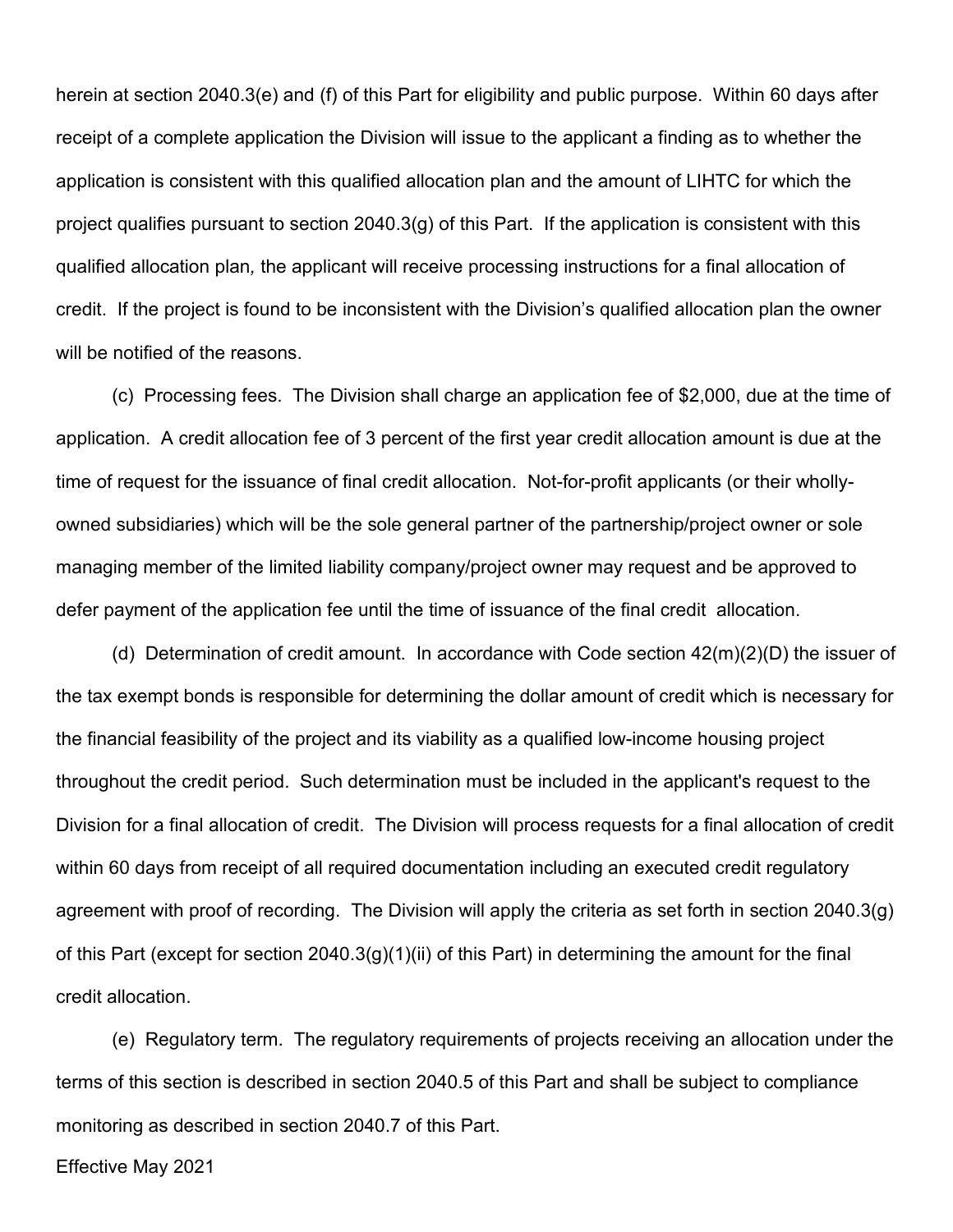Section 2040.5 Regulatory agreement.

(a) Restrictive covenant. The Division shall require the owners of projects which receive a credit allocation after 1989 to execute a regulatory agreement. The regulatory agreement must be recorded as a restrictive covenant which runs with the land and returned to the Division after recording (prior to the issuance of the final credit allocation). The regulatory agreement shall be made available for public inspection at the rental office of the owner and referenced in all marketing materials and a copy, or a Division approved summary thereof, attached to the lease of each lowincome unit.

Effective May 2021 (b) Other provisions. The regulatory agreement shall specify, for the low-income portion of the building(s) that: the agreement shall be binding on all successors of the owner; the owner agrees to be bound by any regulations duly promulgated by the Division or the Federal government for projects receiving low-income housing credits; the owner shall disclose the restricted rent for a dwelling unit to the prospective tenant prior to the execution of a lease; the owner shall secure from the tenant such information as is reasonably necessary to annually verify income; the owner shall address any citations for building code violations made by a municipality within 90 days of receipt; the owner shall ensure that the applicable fraction, as defined in the Code, for the building for each taxable year in the extended use period will not be less than the applicable fraction specified therein; the owner shall consent to enforcement in any State court of the extended use requirement by any income eligible person; the owner shall annually submit a certification to DHCR stating that the building(s) is (are) owned and operated in compliance with the provisions of the Code and any regulations promulgated thereunder, and provide such other information as the Division may deem necessary; and the owner shall not retaliate against any tenant who notifies the Division of alleged violations of the regulatory agreement. The extended use agreement shall include an agreement to waive any right to request a Qualified Contract and provide that the extended use period will not be subject to early termination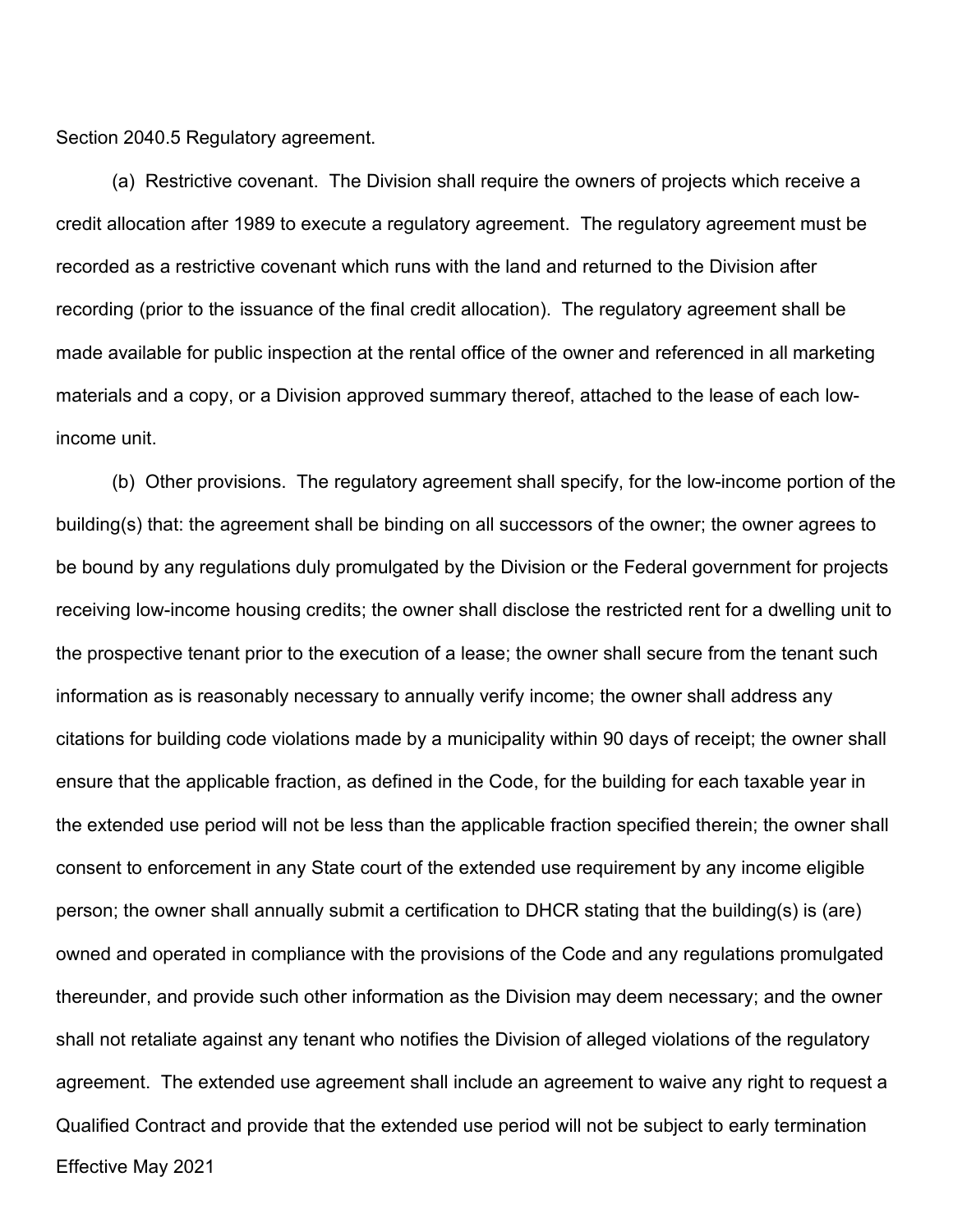pursuant to the Qualified Contract provisions as defined in Section 42(h)(6)(F) of the Code. The extended use agreement shall contain a provision which states that the agreement shall not be terminated if ownership is transferred by foreclosure or by a deed-in-lieu of foreclosure as a result of any action to collect debt which is owed to any entity which at any time after the issuance of an final credit allocation had any ownership interest in the project.

(c) Request for a qualified contract. This section only applies to projects in which the project owner has a regulatory agreement executed by the Division which specifically grants the right to request a qualified contract. The owner may request only in writing, by certified mail to DHCR to the attention of the LIHTC Monitoring Officer, that DHCR produce a qualified contract from a buyer who will continue to operate the building(s) for low-income use. A request for a qualified contract shall be an irrevocable offer to sell during the applicable one year period. If DHCR presents a qualified contract during the above one year period, such qualified contract shall confer upon the buyer an exclusive right to purchase the project. For the purpose of determining the value of a qualified contract, "cash distributions from (or available for distribution from) the project" as set forth in the Code shall include management incentive fees paid or due to anyone who at any time after the issuance of a final credit allocation had any ownership interest in the project. DHCR will specify the checklist of items required to be submitted as part of a Request for a Qualified Contract. A nonrefundable fee, in an amount determined by DHCR, is due upon submission of a Request for a Qualified Contract. The owner shall be required to pay for any services reasonably determined by DHCR to be necessary for the technical review of a Request for a Qualified Contract by an accountant, appraiser or other relevant expert.

Effective May 2021 (d) All projects shall at all times maintain adequate records concerning vacancies. These records should be updated at least monthly and, upon DHCR' s request, provided to DHCR in order to maintain the State's ability to quickly respond to natural disasters and other emergencies.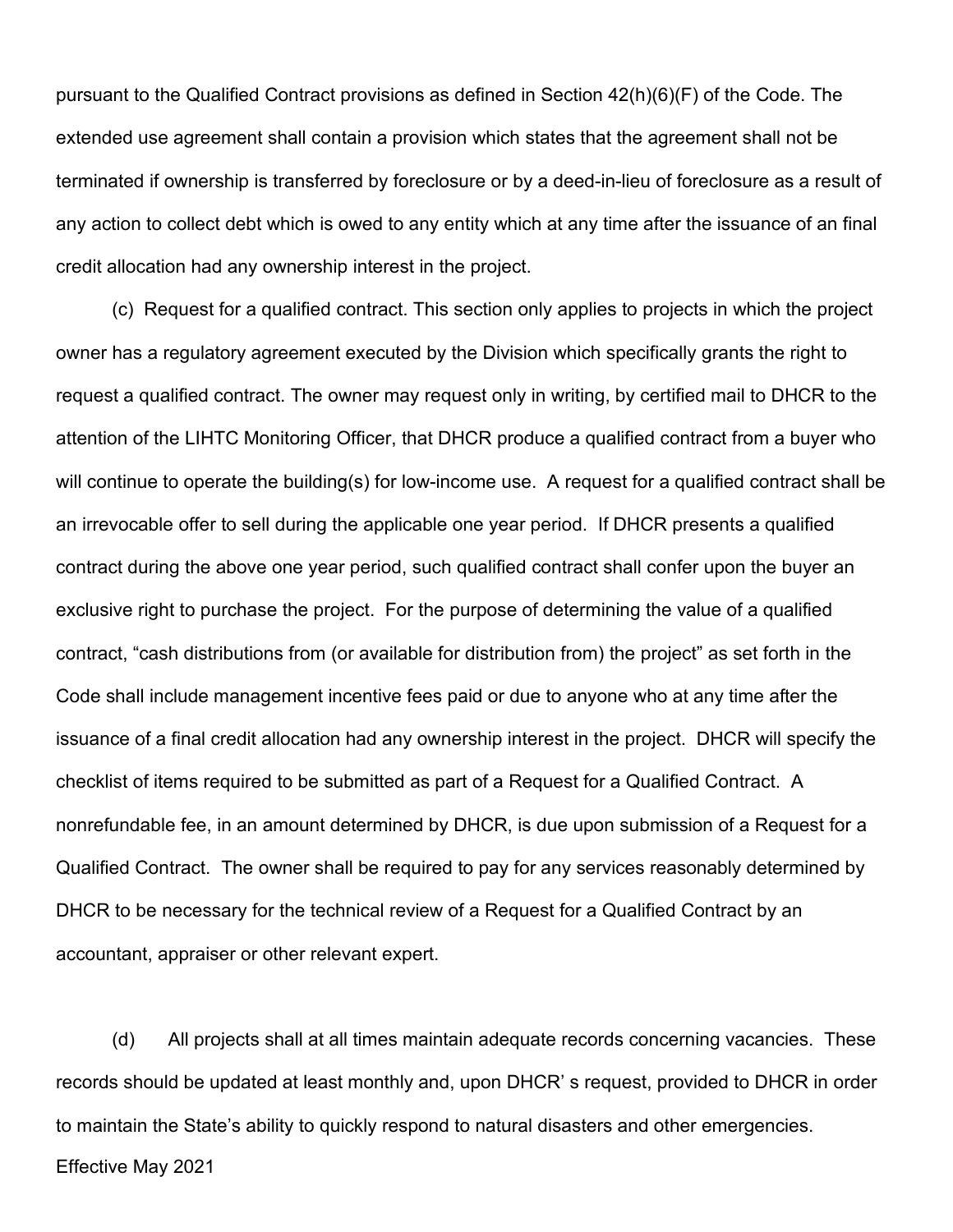Section 2040.6 Miscellaneous issues.

(a) Information requests. Requests for information made under the Freedom of Information Law, must be in writing, and may be mailed to DHCR's Office of Legal Affairs, 38-40 State Street, Albany, New York 12207, or e-mailed to FOIL@nyshcr.org.

(b) Changes in ownership. Any and all changes in the ownership interests or principals of any project (prior to issuance of final credit allocation) for which an application has been submitted to DHCR, will be subject to written confirmation by DHCR that DHCR has no objection to the change(s) proposed. DHCR reserves the right to disallow any application where there have been changes in the ownership interests or principals.

Section 2040.7 Monitoring and administration.

(a) Applicability. The following monitoring and administration sections apply to all buildings for which the low-income housing credit determined under the code is, or has been, allowable at any time.

(b) LIHTC monitoring officer. All DHCR administrative functions related to the operation of qualified low-income buildings shall be the responsibility of the monitoring officer who, unless otherwise designated by the commissioner, shall be the Assistant Commissioner for Housing Operations or their designee. The monitoring officer will be responsible for enforcing all regulatory agreements and reporting noncompliance to the IRS. All correspondence and/or legal notices should be addressed to the attention of the LIHTC monitoring officer.

(c) Administrative fees. The Division may establish reasonable and necessary fees to effectively administer the program including, but not limited to, an annual monitoring fee, as set forth in the project Regulatory Agreement.

(d) Required Staff Training: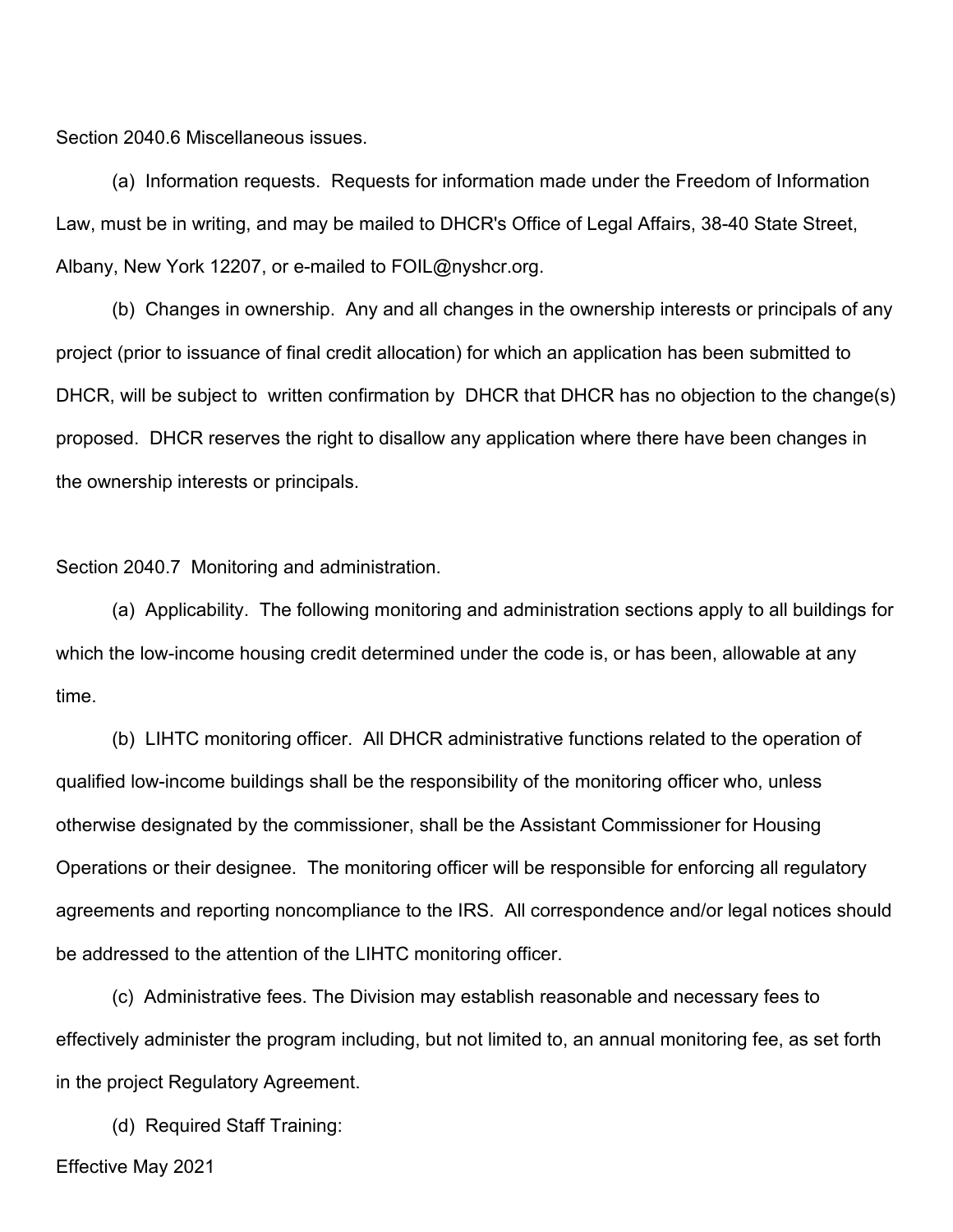(1) The Agency mandates applicants to require management staff administering any project which may receive an allocation of LIHTC to complete a certification program from a nationally recognized entity on Low-Income Housing Credit compliance before the project is placed in service.

(2) All project management plans must include a requirement that appropriate staff administering any project containing low income units shall receive sufficient training prior to or at the commencement of employment, and refresher training in LIHTC compliance as necessary, not less than every five years.

(e) Recordkeeping. The owner of a low-income housing project shall keep records for each qualified low-income building in the project and make these records available to the Division upon request for monitoring. These records shall contain the following information for each year of the monitoring period:

(1) the total number of residential rental units in each building, including the number of bedrooms and size in square feet of each residential rental unit;

(2) the percentage and location of residential rental units that are low-income units in each building;

(3) the rent charged for each residential rental unit, including any utility allowances;

(4) the number of occupants in each low-income unit, if the rent is determined by the number of occupants in each unit pursuant to code section 42(g)(2) (as in effect before the amendments made by the Revenue Reconciliation Act of 1989);

(5) the low-income unit vacancies in the building and information that shows when, and to whom, the next available units were rented;

(6) all income certifications, including recertifications, submitted by each past and present tenant of low-income units;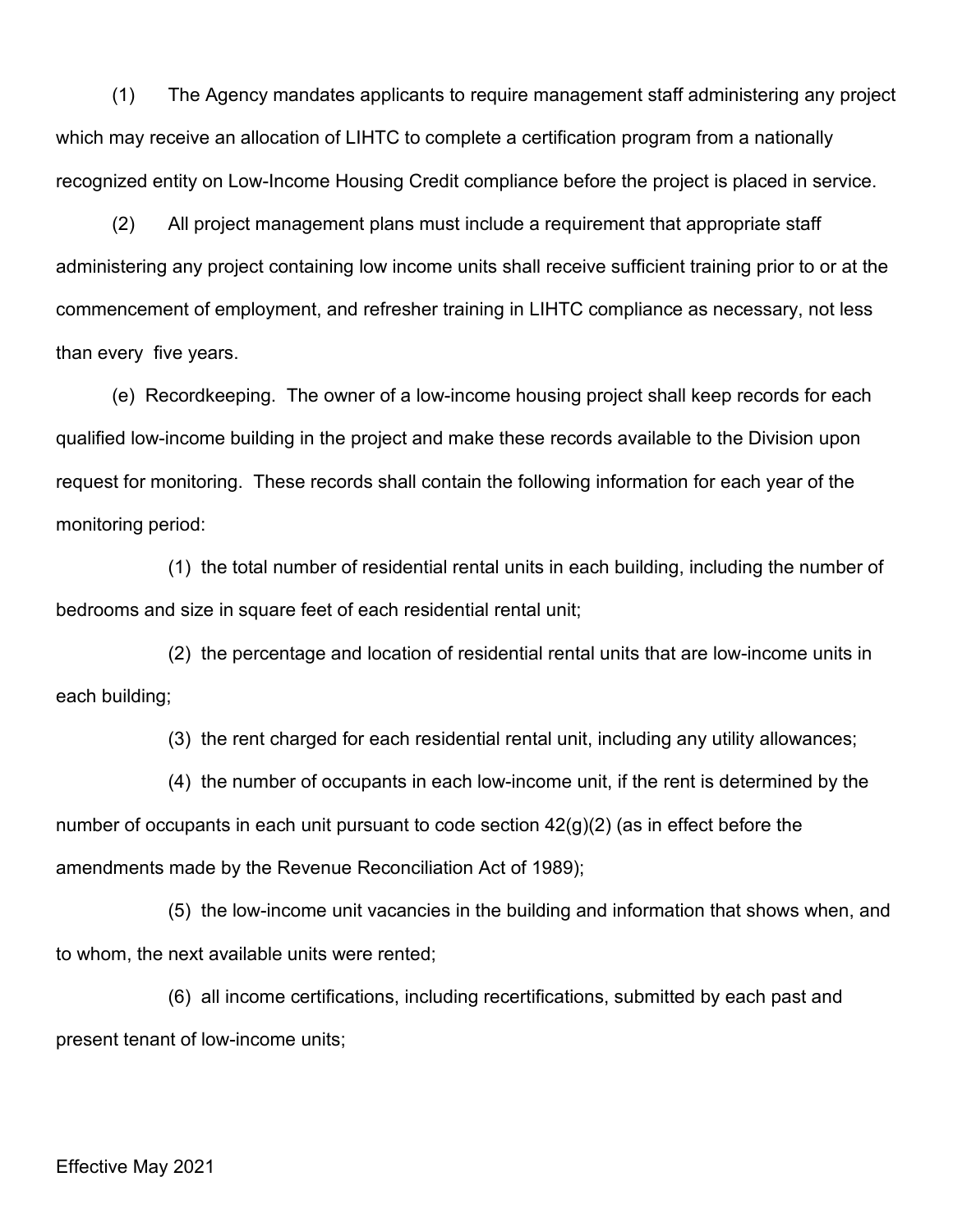(7) documentation to support the income certification and recertification made by each tenant of a "Low Income Unit" (for example, verifications of income from third parties such as employers or unemployment compensation), in accordance with the requirements of the Code;

(8) the eligible basis and qualified basis of the building at the end of the first year of the credit period (using the information contained on the IRS form 8609 which was filed with the IRS for the first credit period year for each building);

(9) a description listing the character and use of the non-residential portion of each building included in the building's eligible basis under Code section 42(d) (e.g., tenant facilities that are available on a comparable basis to all tenants and for which no separate fee is charged for use of the facilities, or facilities reasonably required by the project);

(10) fiscal documentation to include annual budgets, all financial records pertaining to the project including, but not limited to bank statements, and all records related to the operation and maintenance of the project;

(11) documentation to support the maintenance practices of management;

(12) all tenant waiting lists, leases, inquiries, complaints and related records;

(13) utility allowance; and

(14) any original local health, safety, or building code violation reports or notices issued by a State or local government unit which pertain to the project.

(f) Record Retention. The owner of a low-income housing project shall retain the above records for each building in the project for at least six years after the due date (with extensions) for filing the Federal income tax return for that year. The records for the first year of the credit period, however, must be retained for at least six years beyond the due date (with extensions) for filing the Federal income tax return for the last year of the compliance period of the building.

Section 2040.8 Annual certification.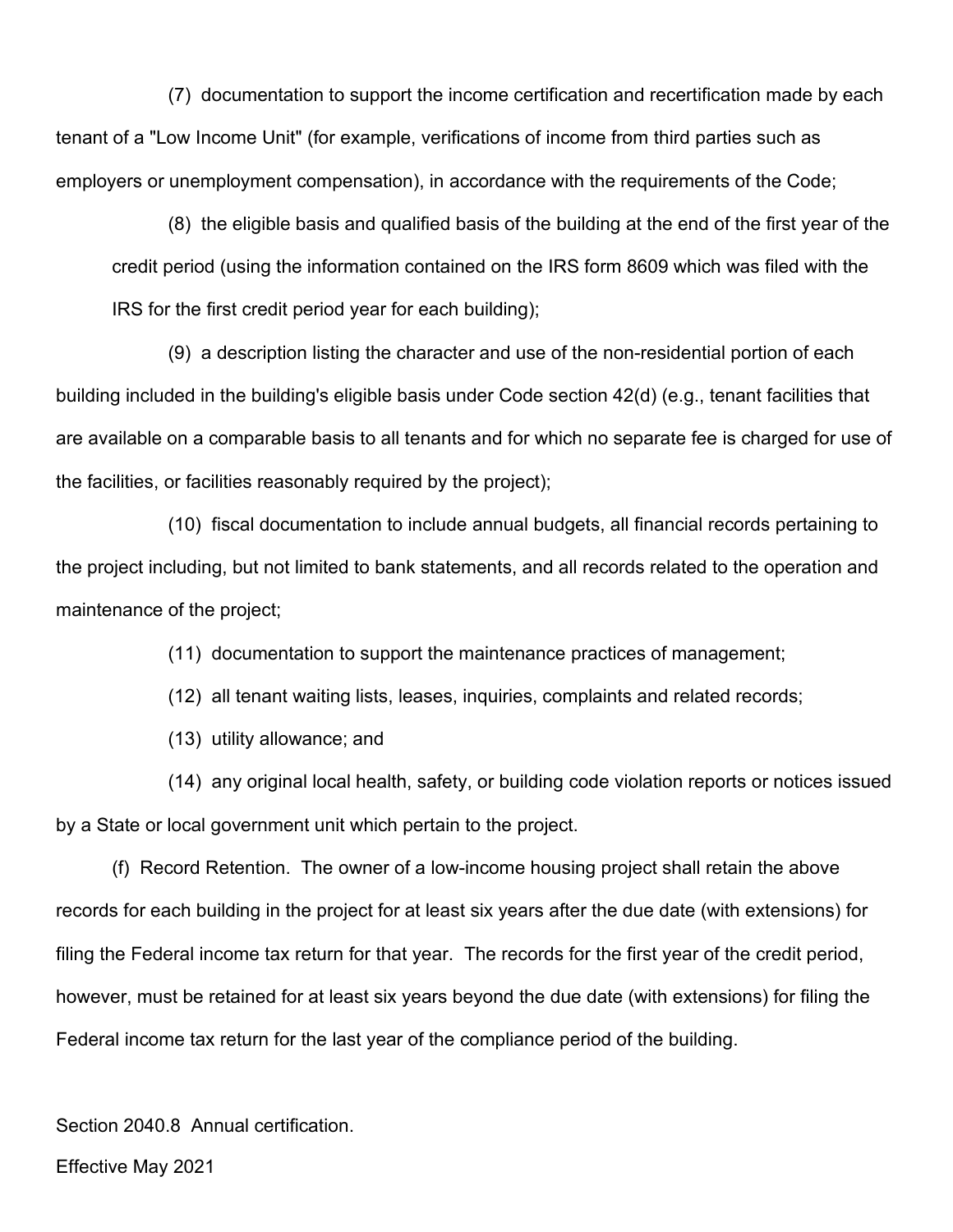(a) Certification period. Annual certifications shall be submitted for all projects for which final credit allocation has been issued and shall be submitted annually for the period during which the project is subject to regulation under the Code. The owner of a low-income housing project shall certify annually under the penalty of perjury that the project or building is in compliance with all applicable State and Federal laws, regulations, procedures, policies and contractual obligations in a form approved by DHCR.

(b) Certification content. The owner's certification shall include, but shall not necessarily be limited to the following elements:

(1) project and ownership data;

(2) certification that:

(i) the project meets the requirements of whichever minimum set-aside test is applicable to the project;

(ii) (a) the owner has received an annual income certification from each tenant residing in a low income-unit and documentation to support that certification, or, in the case of a tenant receiving section 8 housing assistance payments, the statement from a public housing authority described in paragraph (b)(1)(vii) of 26 CFR section 1.42-5;

(b) after initial income certifications have been completed for all units in a project, the certification required by this subparagraph shall not be required for projects in which 100 percent of the residential units are LIHTC qualified low-income units, unless:

(1) DHCR has determined that the project is not in compliance with the provisions of this low-income housing credit qualified allocation plan, the Code or the regulatory agreement required by section 2040.5 of this Part;

(2) DHCR has notified the project owner of the event(s) of noncompliance; and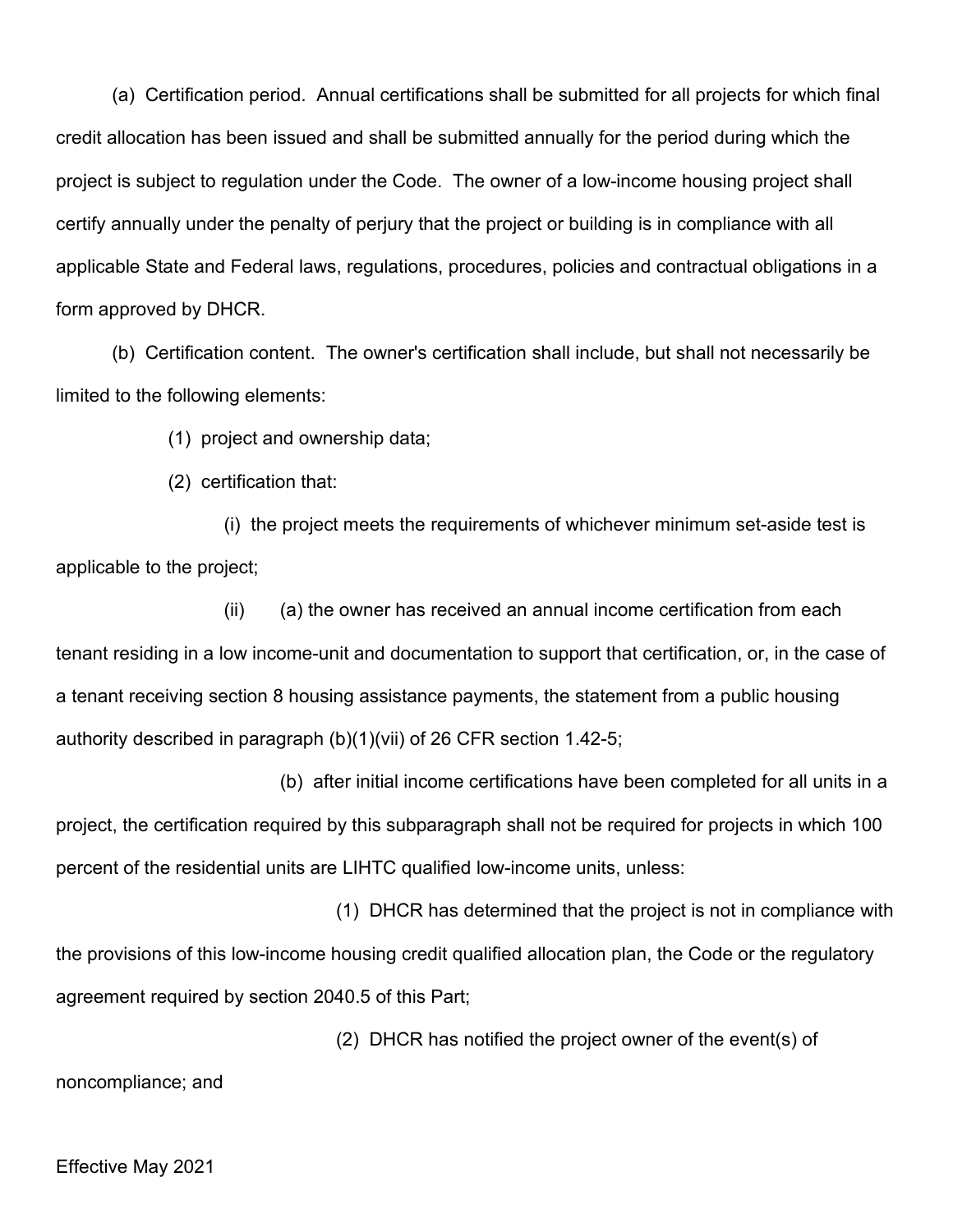(3) the project owner has not documented correction of, or

otherwise resolved, the noncompliance to the satisfaction of the Division;

 (4) the Division, at its discretion, chooses to continue requiring annual income recertifications, or to reinstate annual recertification requirements.

(iii) each low-income unit in the project is rent restricted under Code section  $42(g)(2);$ 

(iv) all low-income units in the project are for use by the general public (as defined in 26 CFR part 1, section1.42-9), including the requirement that no finding of discrimination under the Fair Housing Act, 42 U.S.C. 3601-3619, occurred for the project;

(v) all low-income units in the project are used on a nontransient basis except for transitional housing for the homeless provided under Code section  $42(i)(3)(B)(iii);$ 

(vi) each building in the project is suitable for occupancy, taking into account local health, safety, and building codes and the State or local government unit responsible for making local health, safety, or building code inspections did not issue a violation report for any building or low-income unit in the project. If a violation report or notice was issued by the governmental unit, the owner must attach a statement summarizing the violation report or notice or a copy of the violation report or notice to the annual certification submitted to the DHCR. In addition, the owner must state whether the violation has been corrected;

(vii) there has been no change in the eligible basis (as defined in Code section 42) of any building in the project; or if there has been such a change(s), the owner shall certify to the nature of the change(s) (e.g., a common area has become commercial space, or a fee is now charged for a tenant facility formerly provided without charge) on a building-by-building basis;

(viii) there has been no change in the applicable fraction (as defined in Code section 42) of any building in the project; if there has been such a change(s) the owner shall certify to the nature of the change(s) on a building-by-building basis;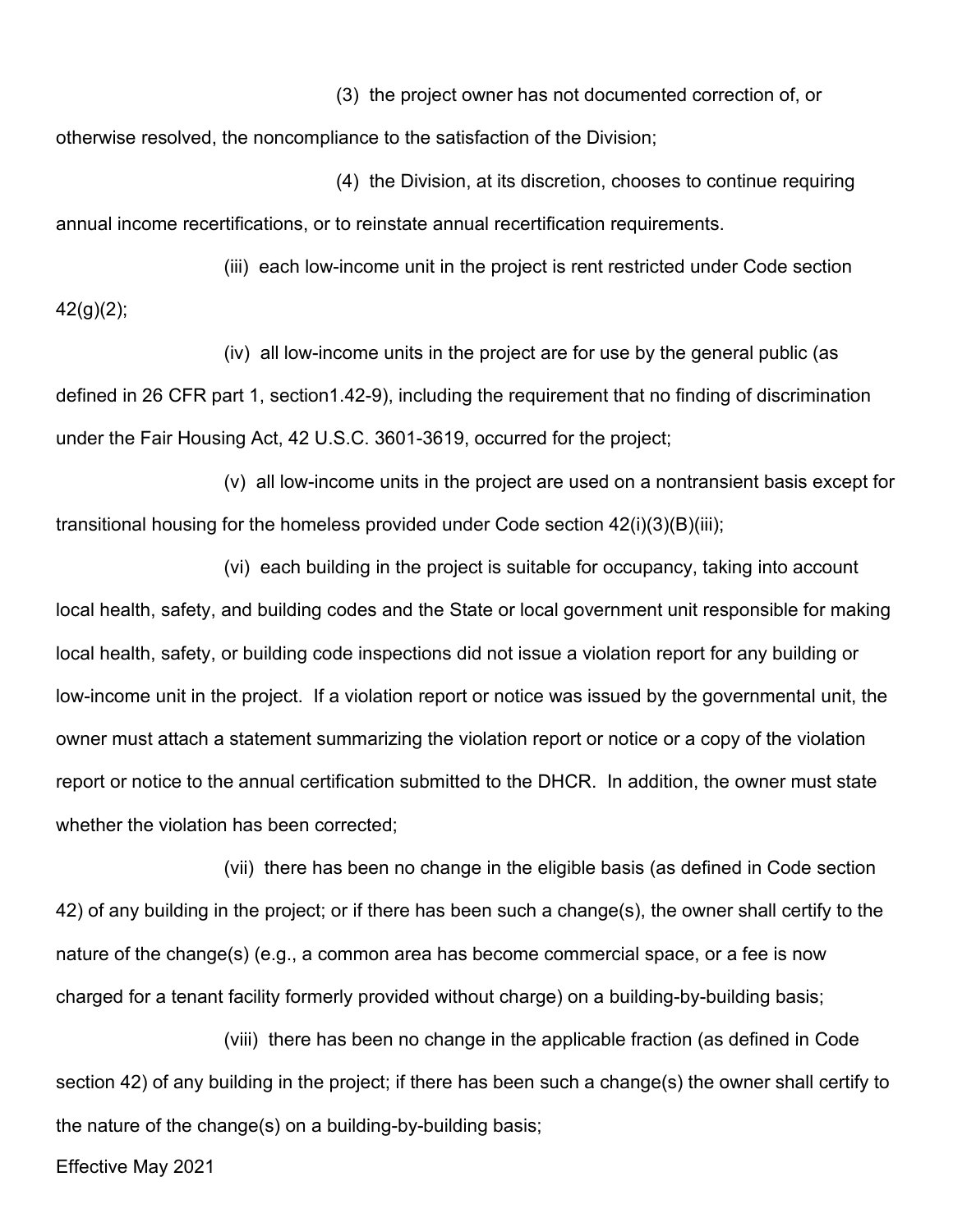(ix) all tenant facilities included in the eligible basis under Code section 42(d) of any building in the project, such as swimming pools, other recreational facilities and parking areas are provided on a comparable basis without charge to all tenants in the building;

(x) when and if a low-income unit in the project became vacant, reasonable attempts were being or will be made to rent that unit or the next available unit of comparable or smaller size to tenants having a qualifying income, before any units in the project were or will be rented to tenants not having a qualifying income;

(xi) if the income of tenants of a low-income unit increased above the limit allowed in IRC section  $42(q)(2)(D)(ii)$ , the next available unit of comparable or smaller size in the building was rented to tenants having a qualifying income;

(xii) an extended low-income housing commitment (regulatory agreement), as described in IRC section 42(h)(6), was in effect for buildings subject to section 7108(c)(1) of the Revenue Reconciliation Act of 1989, 103 stat. 2106, 2308-2311, including the requirement that an owner cannot refuse to lease a unit in the project to an applicant because the applicant holds a voucher or certificate of eligibility under section 8 of the United States Housing Act of 1937, 42 U.S.C. 1437f (for buildings subject to section 13142 of the Omnibus Budget Reconciliation Act of 1993, 107 stat. 312, 438-439);

(xiii) the project has been operated in compliance with the DHCR regulatory agreement (if applicable);

(xiv) there has been no change in ownership of the project or any building within the project during the previous calendar year; and

(xv) all low-income units in the project were used on a nontransient basis (except for transitional housing for the homeless provided under section 42 or single-room-occupancy units rented on a month-by-month basis under section 42).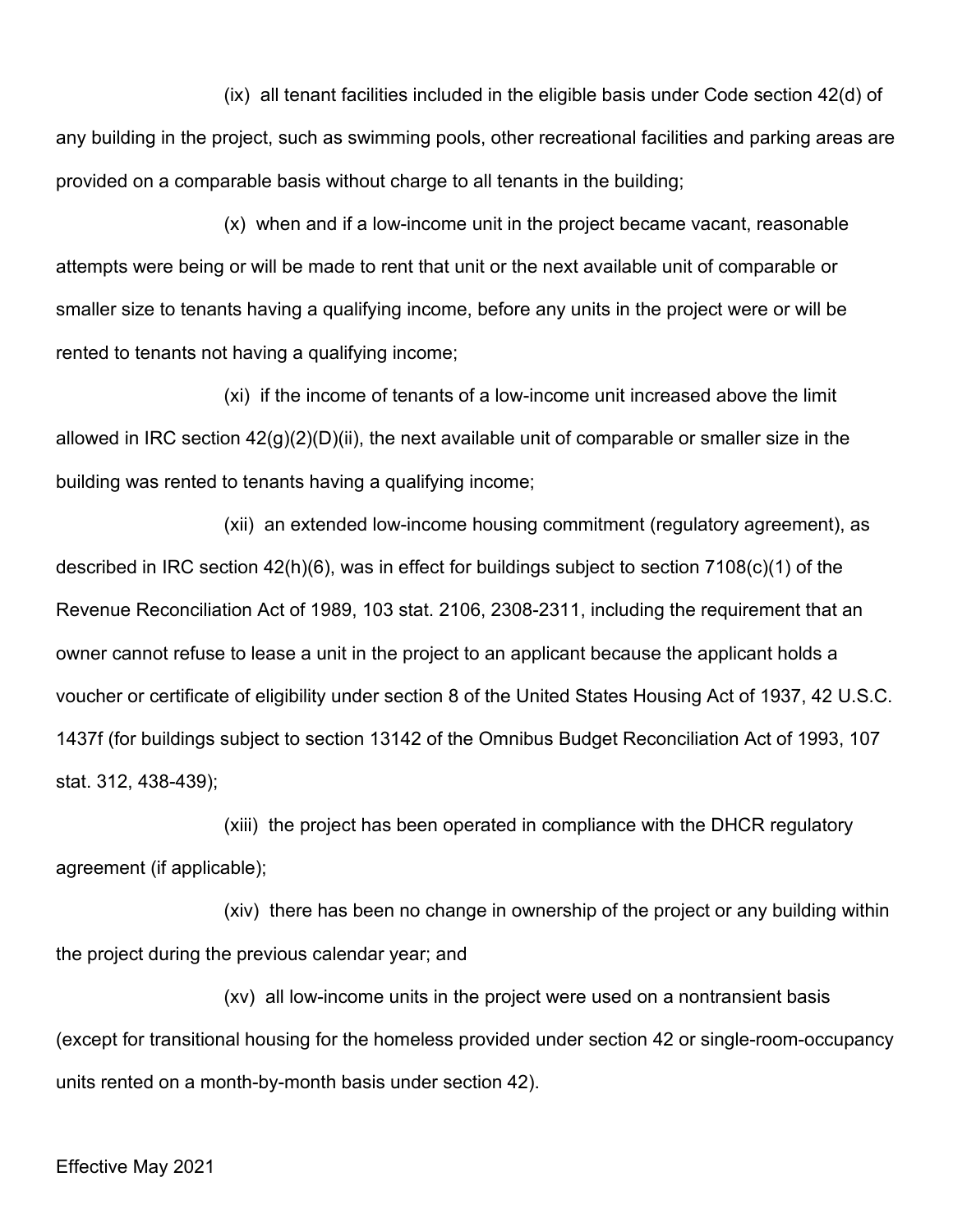Section 2040.9 Compliance and inspection.

(a) For all buildings placed in service on or after January 1, 2001, the Division shall conduct on-site inspections of all buildings in the project by the end of the second calendar year following the year the last building in the project is placed in service and, for at least 20 percent of the project's lowincome units, inspect the units for habitability and review the low-income certifications, the documentation supporting the certifications, and the rent records for the tenants in those units.

(b) At least once every three years, the agency shall conduct on-site inspections of all buildings in the project and, for at least 20 percent of the project's low-income units, inspect the units for habitability and review the low-income certifications, the documentation supporting the certifications, and the rent records for the tenants in those units.

(c) The agency shall randomly select which low-income units and tenant records are to be inspected and reviewed by the agency. The review of tenant records may be undertaken wherever the owner maintains or stores the records (either on-site or off-site). The units and tenant records to be inspected and reviewed shall be chosen in a manner that will not give owners of low-income housing projects advance notice that a unit and tenant records for a particular year will or will not be inspected and reviewed. DHCR may give an owner reasonable notice that an inspection of the building and low-income units or tenant record review will occur so that the owner may notify tenants of the inspection or assemble tenant records for review.

Effective May 2021 (d) The Division shall review any local health, safety, or building code violations reports or notices retained by the owner and must determine whether the buildings and units satisfy, as determined by the agency, the uniform physical condition standards for public housing established by HUD (24 CFR 5.703). The HUD physical condition standards do not supersede or preempt local health, safety, and building codes. A low-income housing project under section 42 must continue to satisfy these codes and, if the agency becomes aware of any violation of these codes, the agency must report the violation to the IRS. However, provided the agency determines by inspection that the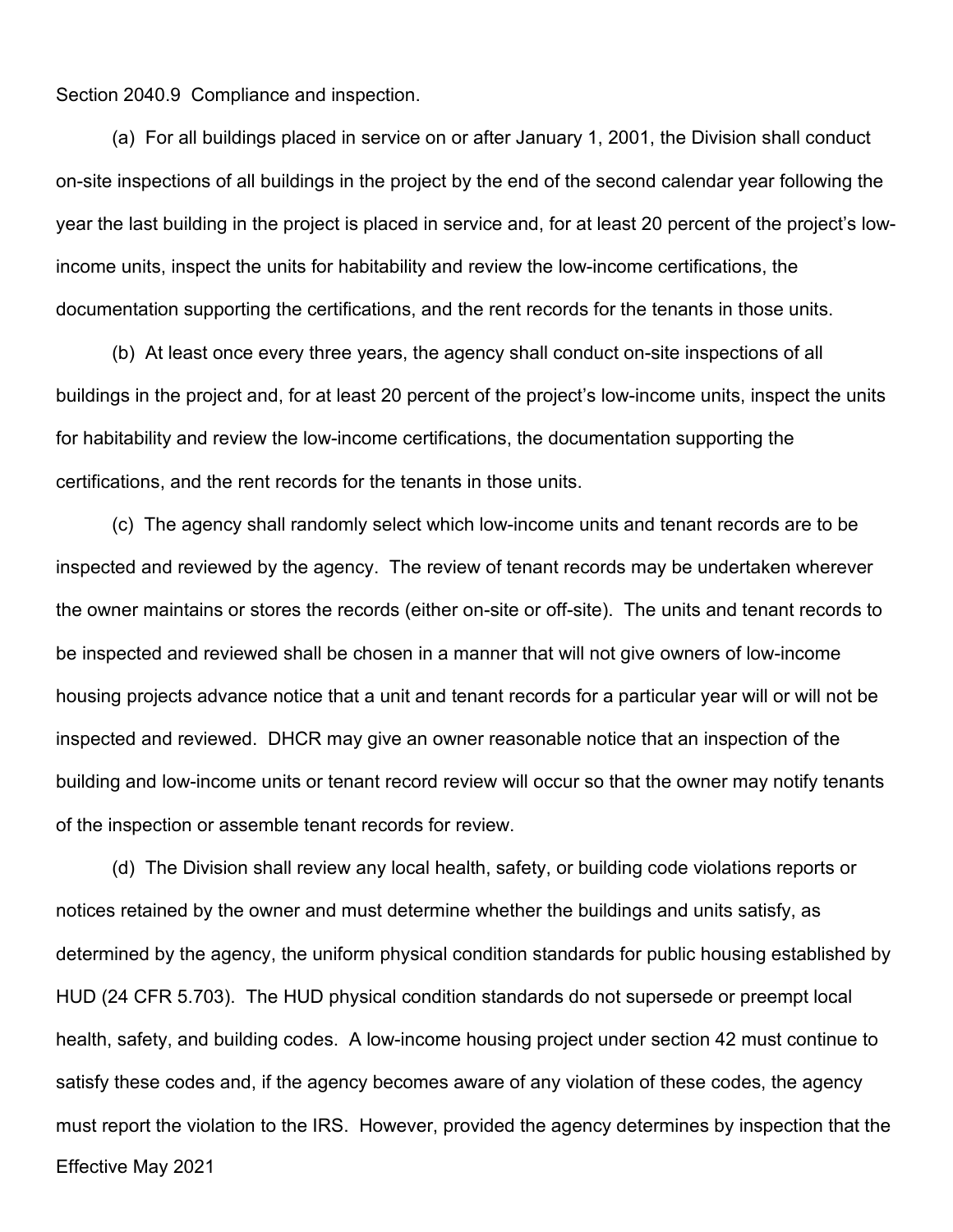HUD standards are met, the agency is not required to determine by inspection whether the project meets local health, safety, and building codes.

(e) Exception from inspection provision. The Division shall not be required to inspect a building under this subdivision (d) of this section if the building is financed by the Rural Housing Service (RHS) under the section 515 program, the RHS inspects the building (under 7 CFR part 1930), and the RHS and DHCR enter into a memorandum of understanding, or other similar arrangement, under which the RHS agrees to notify the agency of the inspection results.

(f) An inspection may include, but is not limited to: a physical inspection of the building, grounds, individual rental units, common facilities and central systems for general construction; a review of all records described above; interviews of tenants and project employees; and any other information which the Division deems relevant.

Section 2040.10 Notification of noncompliance.

In addition to any other remedies which may be available, in accordance with the requirements of the code, the Division shall notify project owners and the IRS of noncompliance with any of the above requirements or failure to submit any owner certification required by this plan as follows:

(a) The Division shall provide prompt written notice to the owner of a low-income housing project if the Division does not receive the certification described in section 2040.8 of this Part or does not receive, or is not permitted to inspect, the tenant income certifications, supporting documentation, and rent records described in section 2040.7 of this Part, or discovers upon inspection, review, or in some other manner, that the project is not in compliance with the provisions of the code.

Effective May 2021 (b) The Division shall file a "Low-Income Housing Credit Agencies Report of Noncompliance or Building Disposition" (the "form"), and/or provide such other notification as required by the code, with the IRS no later than 45 days after the end of the correction period (as described in subdivision [c] of this section, including such extensions of time granted by the Division for correction) and no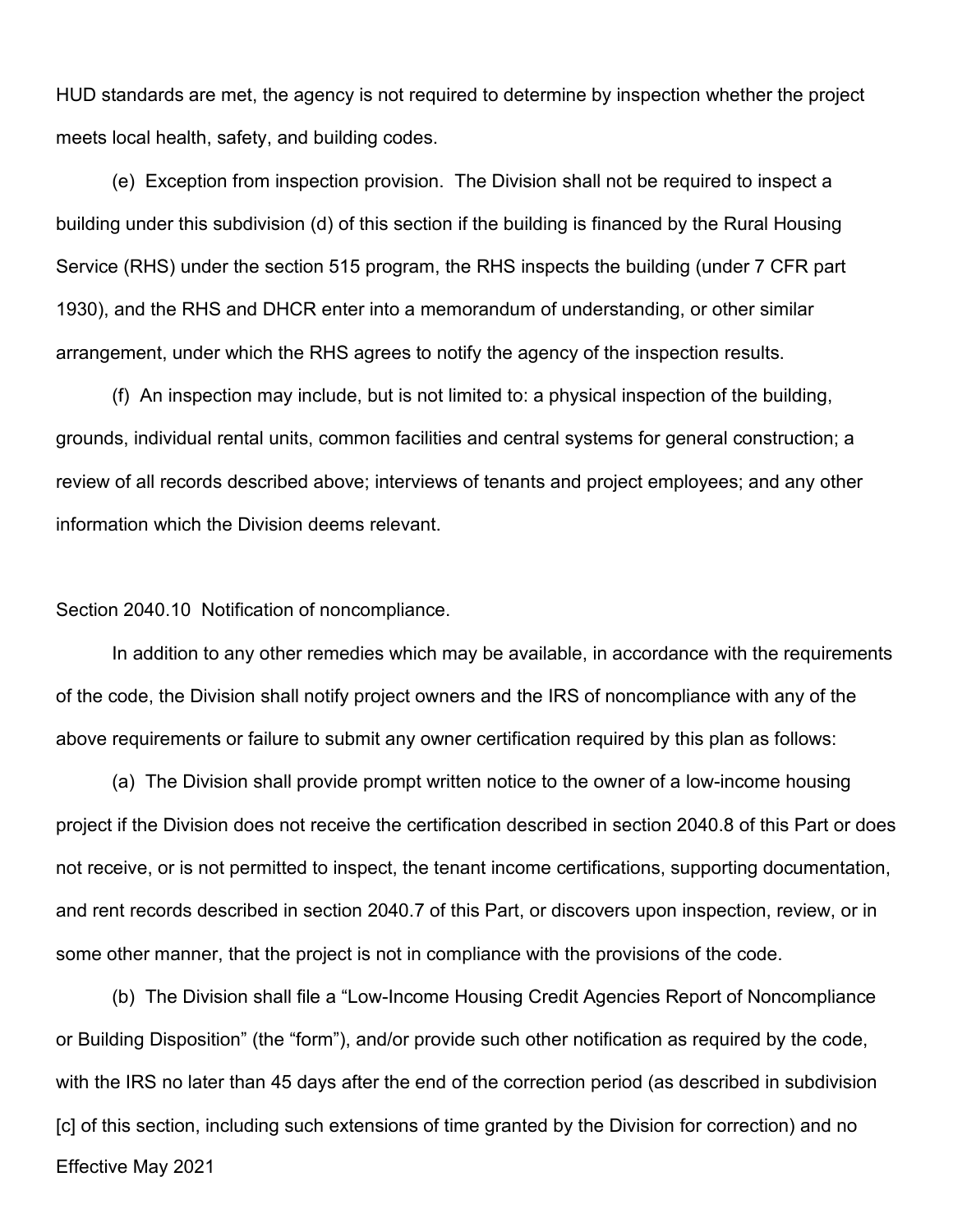earlier than the end of the correction period, whether or not the noncompliance or failure to certify is corrected; and shall explain on the form the nature of the noncompliance or failure to certify and indicate whether the owner has corrected the noncompliance or failure to certify. Any change in either the eligible basis or applicable fraction under sections 2040.8(b)(2)(vii) and (viii) of this Part respectively, that results in a decrease in the qualified basis of the project under Code section 42(c)(1) is noncompliance that must be reported to the IRS. If the Division reports on the form that a building is entirely out of compliance and will not be in compliance at any time in the future, the Division need not file the form in subsequent years to report that building's noncompliance. (The Division shall file the form with the IRS to report a sale of a project and or building for which the lowincome housing credit is, or has been allowable at any time.) If the noncompliance or failure to certify is corrected within 3 years after the end of a correction period, the Division shall file the form with the IRS reporting the correction of the noncompliance or failure to certify.

(c) The Division shall provide the owner a correction period in which to cure a failure to certify or event(s) of noncompliance. The correction period shall not exceed 90 days from the date the Division sends a notification of noncompliance. The Division may extend the correction period for up to six months if, in its sole discretion, the Division determines there is good cause for granting the extension.

#### Section 2040.11 Agency retention of records.

The Division shall retain records of noncompliance or failure to certify for six years beyond the agency's filing of the respective IRS form 8823. In other cases the Division must retain the certifications and records described in sections 2040.7 and 2040.8 of this Part for three years from the end of the calendar year the Division receives the certified records.

Section 2040.12 Delegation of authority.